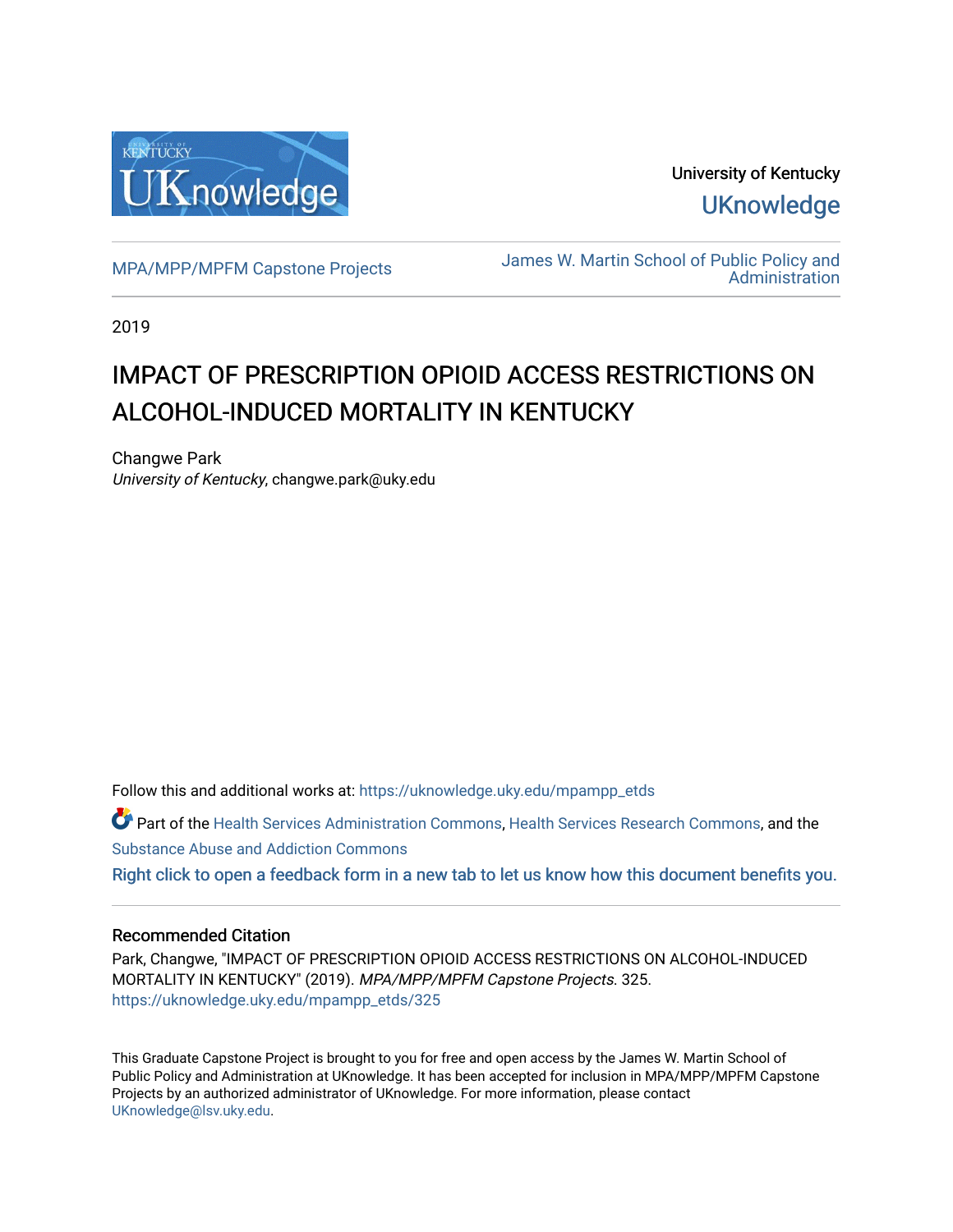**Capstone in Public Policy**

# **IMPACT OF PRESCRIPTION OPIOID ACCESS RESTRICTIONS ON ALCOHOL-INDUCED MORTALITY IN KENTUCKY**

**Changwe Park**

**Martin School of Public Policy and Administration**

**University of Kentucky**

**April 18. 2019**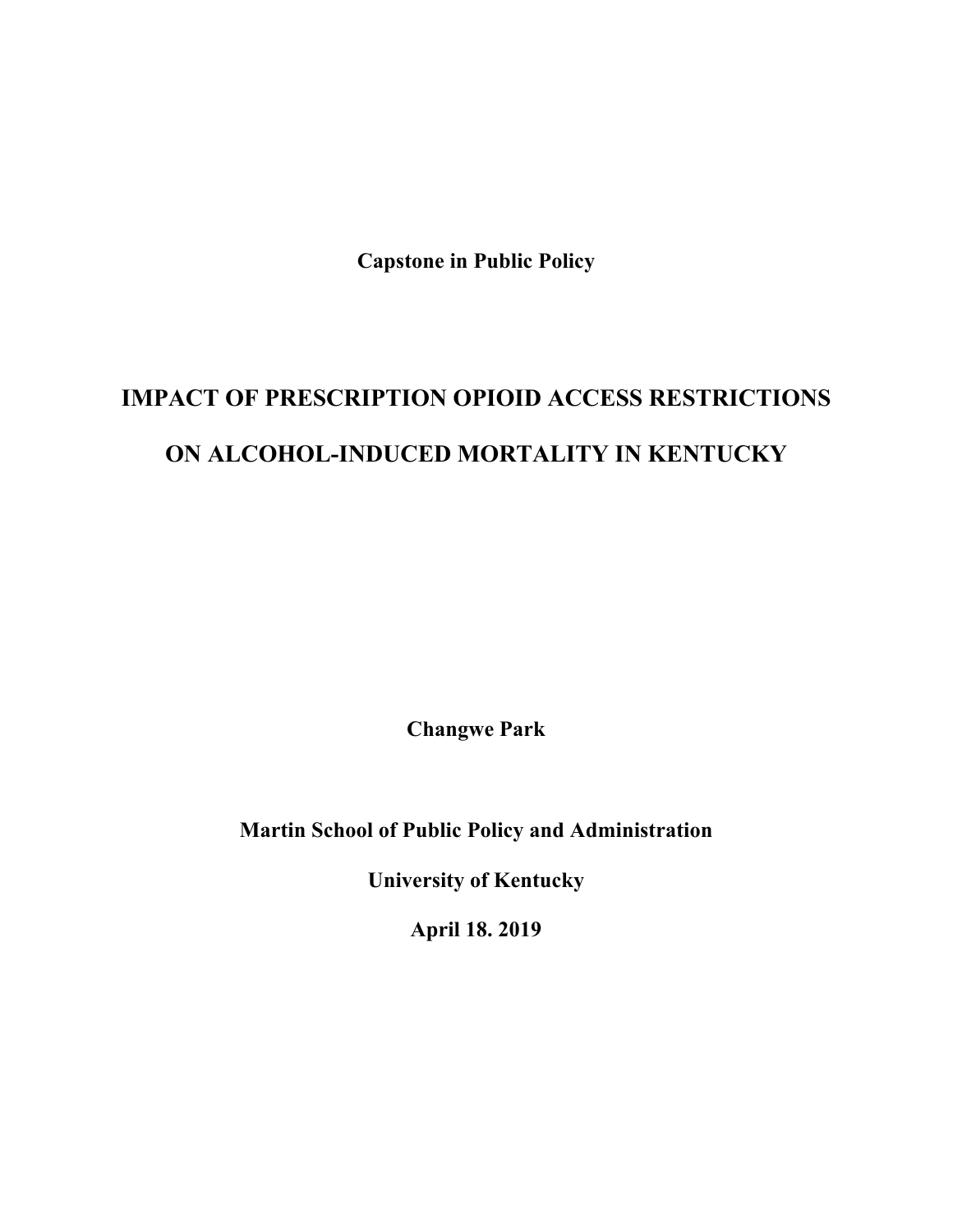# **Table of Contents**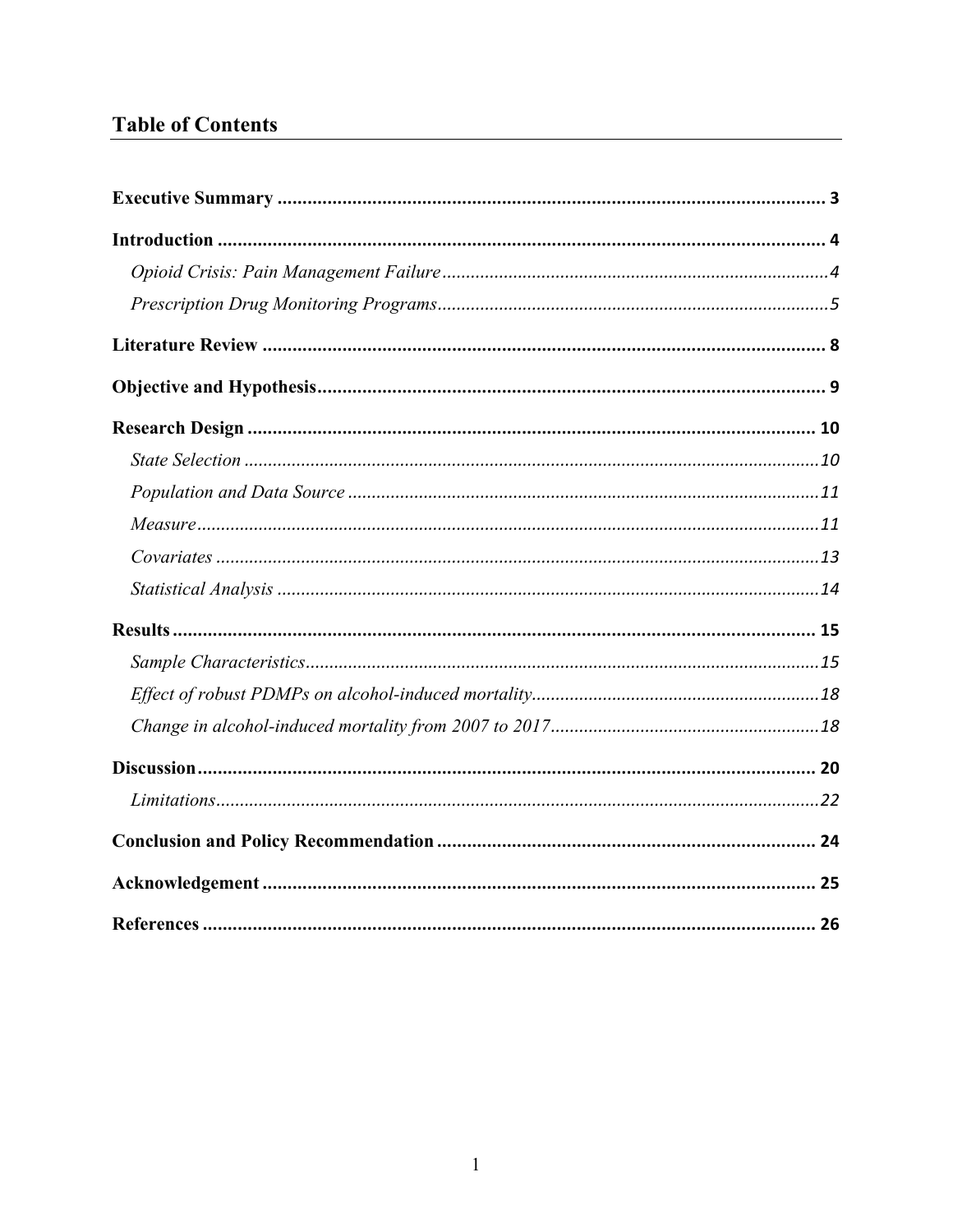# **List of Tables and Figure**

| Table 2. The number of counties collected to measure alcohol-induced mortality from 2007    |  |
|---------------------------------------------------------------------------------------------|--|
|                                                                                             |  |
| Table 3. List of counties involved in the outcome of alcohol-induced mortality from 2007 to |  |
|                                                                                             |  |
| Table 4. Alcohol-induced mortality outcomes of robust PDMP implementation among             |  |
| adults living in Kentucky (treatment state) compare to Missouri (control state). 18         |  |

**Figure 1. Trend in average alcohol-induced mortality among adults living in Kentucky (treatment state) and Missouri (control state) between 2007 and 2017.** ................................19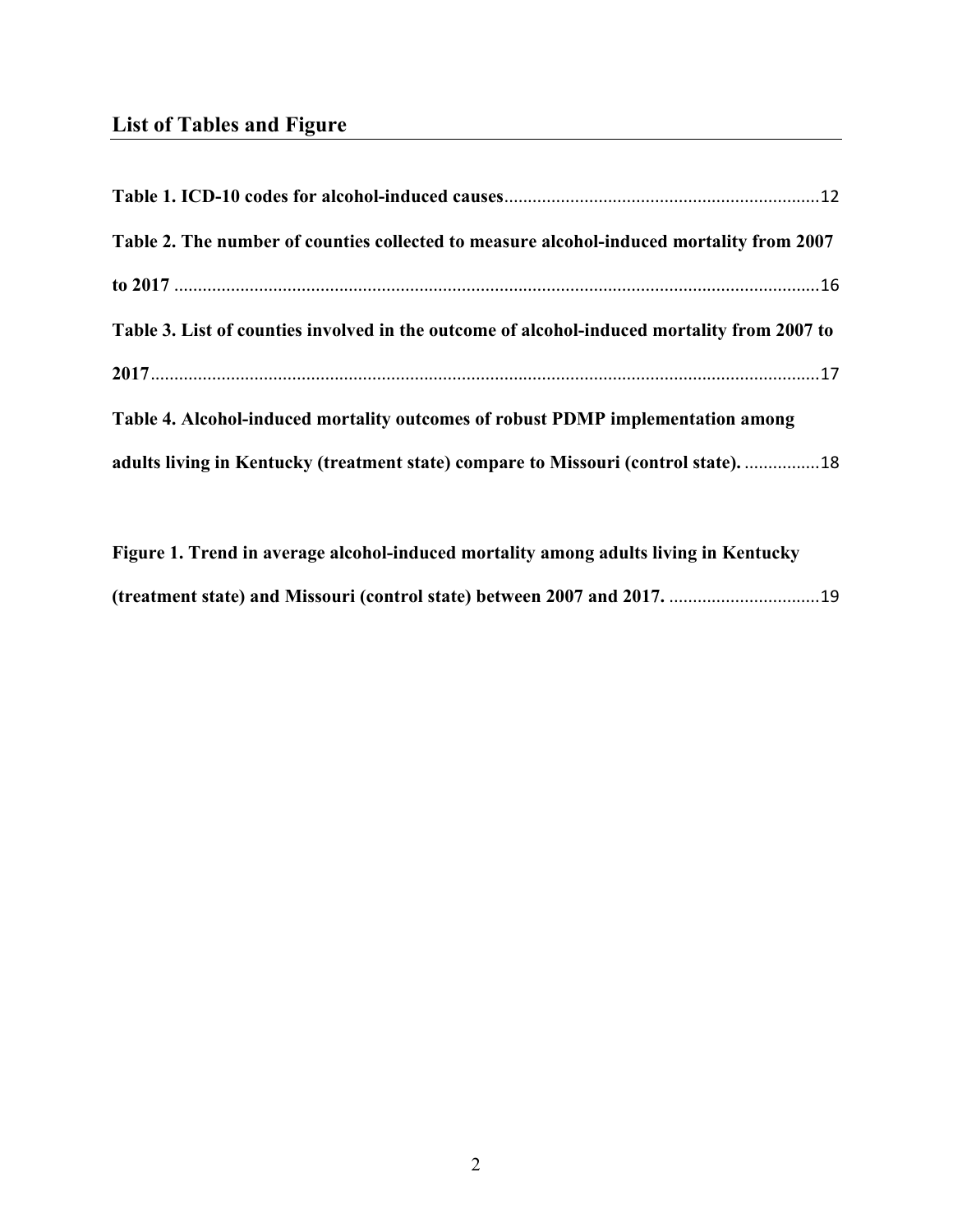#### **Executive Summary**

Prescription drug monitoring programs (PDMPs) are state policy tools to combat risky opioid prescribing. Since 2012, several states began to mandate PDMP use. As mandating use laws have settled down, evaluating potential adverse events becomes possible.

In this study, I focus on alcohol-induced mortality as a potential unintended consequence via substituting alcohol for prescription opioids, since alcohol and opioids are often concurrently misused as a part of pain self-management. Therefore, the aim of this study is to analyze the unintended consequences of prescription opioid access restrictions on alcohol-induced mortality.

I compare the alcohol-induced mortality among adults during pre- and post-revision of the Kentucky PDMP from 2007 to 2017 by using a difference-in-differences design. The countylevel alcohol-induced death data was extracted from Centers for Disease Control and Prevention Wide-ranging Online Data for Epidemiologic Research. Missouri was chosen as a comparison state because state-level PDMP have not been existed.

The finding indicated that mandating PDMP use in Kentucky did not enhance alcoholinduced mortality. In conclusion, prescription opioid access restrictions do not appear to result in unintended consequences on alcohol-induced mortality for adults. Therefore, I recommend retaining the mandatory features of Kentucky's PDMP. This study is the first assessment of alcohol-related adverse events resulting from PDMPs. Further studies should be conducted to evaluate the finding.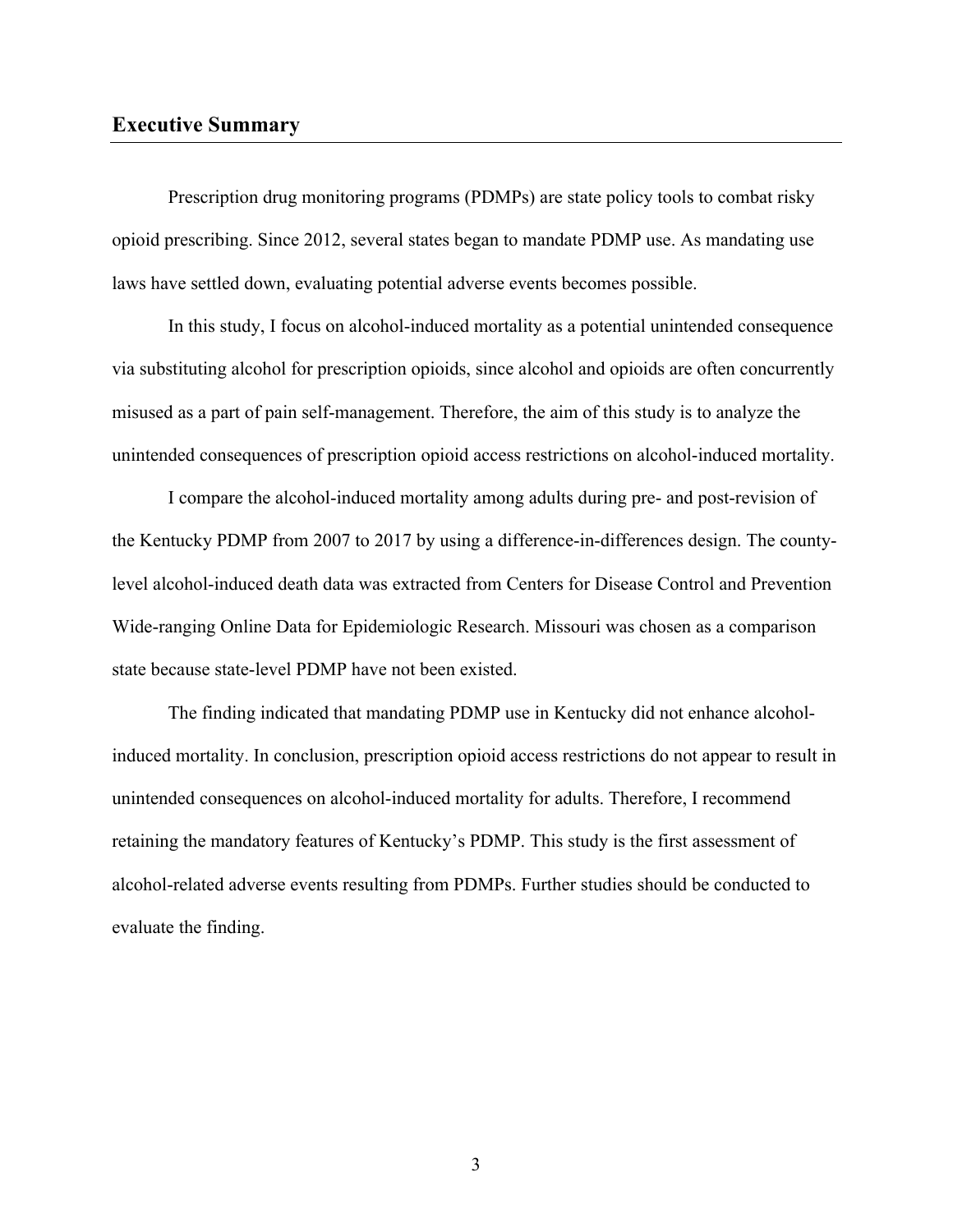#### **Introduction**

#### *Opioid Crisis: Pain Management Failure*

During the 1990s, the healthcare system experienced a renewed focus on pain management. The American Pain Society and the United States Department of Veterans Affairs promoted pain as the 'fifth vital sign', along with body temperature, blood pressure, pulse, and respiratory rate. Then in 2001, the Joint Commission on Accreditation of Healthcare Organizations also adopted pain as the 'fifth vital sign' and certified hospitals only when pain assessments were conducted for all patients. These institutional policies led medical providers to making pain treatment a priority for patients (Christie, et al., 2017). This, coupled with several publications by healthcare providers who claimed little to no addictive tendencies in their patients after prescribing opioids—specifically a letter titled "Addiction Rare in Patients Treated with Narcotics (Jick, 1980)" published in the *New England Journal of Medicine* – led medical professionals toward opioids as a solution for the pain treatment. All the while, manufacturers of prescription opioids, including Percocet, Vicodin, and OxyContin advertised the concept that their medicines are safe, resulting in their prevalent use (Moghe, 2016). This frequent prescribing of opioids for pain management continued nationally for years and contributed as a major cause of the current opioid epidemic in the United States (U.S. Department of Health and Human Services, 2019).

As the increased trend in opioid prescribing continued, so did deaths associated with prescription opioids. Nearly 218,000 deaths were caused by prescription opioids from 1999 to 2017. The number of yearly deaths during this period rose rapidly, as the mortality rate in 2017 was five times as great as in 1999. In 2017, 46 people died each day due to prescription opioids. Accordingly, among total deaths related to opioid overdose, more than 35 percent of deaths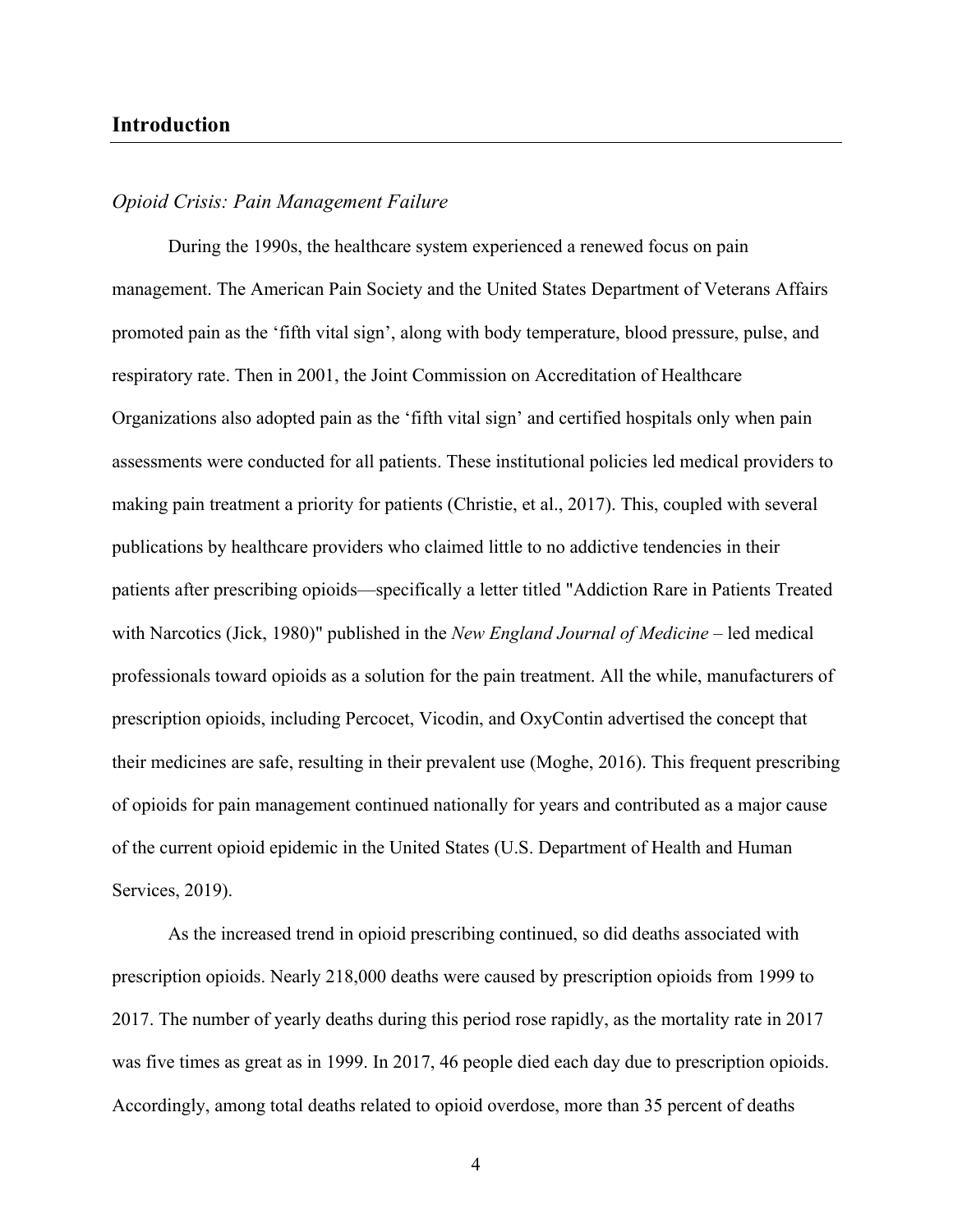involved prescription opioids. Methadone, oxycodone, and hydrocodone were the major culprit drugs contributing to prescription opioid overdose deaths. The highest prescription opioid induced deaths were in West Virginia, Maryland, Kentucky, and Utah (Centers for Disease Control and Prevention, 2018). The misuse of prescribed opioids is prevalent as well. About nine out of ten people using opioid analgesics nonmedically got the drugs from their friend/relative or from prescriptions for themselves (Substance Abuse and Mental Health Services Administration, 2014). In 2017, 11.4 million people misused prescription opioids, including 2 million first-time misusers (U.S. Department of Health and Human Services, 2019). Although President Trump signed a package of bills including the Support for Patients and Communities Act to combat the opioid crisis in October 2018 (Lopez, 2018), most states had implemented a policy solution, namely, prescription drug monitoring programs, decades earlier to alleviate the financial, physical, and emotional strain that was resulting from the opioid crisis.

#### *Prescription Drug Monitoring Programs*

Prescription drug monitoring programs, or PDMPs, are state-operated programs that track the prescribing and dispensing of medications classified as federally controlled substances, including opioids (Drug Enforcement Administration, 2018). A central system collects the electronic prescription data, allowing only authorized users—healthcare providers, and occasionally law enforcement—to access it. The purpose of these programs is to support the detection and prevention of controlled substance misuse, abuse, and diversion. The program mitigates the information asymmetry issue among healthcare providers, patients, and law enforcement by allowing the authorized users access to patient prescription records. This monitoring is expected to reduce the prevalence of 'doctor shopping', a phenomenon whereby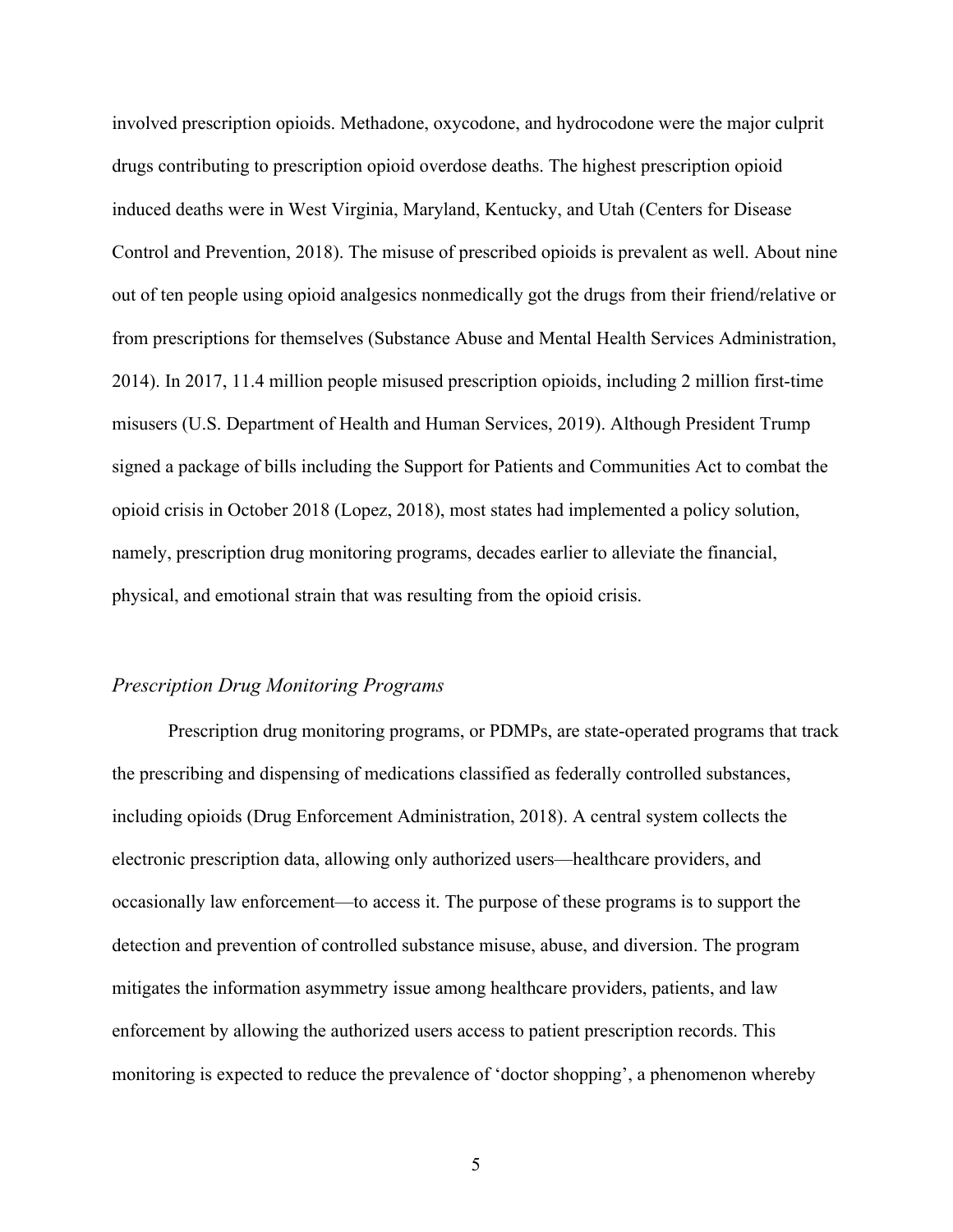patients obtain multiple prescriptions for controlled substances intentionally by visiting numerous clinics (Blumenschein, et al., 2010; Goodin, 2015). In California, doctor shopping occurs more often for prescription opioids than for any other controlled substances (Campbell, et al., 2018).

PDMPs have been implemented throughout the United States, as early as 1939 in California and as late as February  $1<sup>st</sup>$ , 2019 in four jurisdictions of Missouri. Currently, 49 states, the District of Columbia, Puerto Rico, Guam, and 72 jurisdictions in Missouri are operating their own PDMPs (Brandeis University, 2018a; Saint Louis County Public Health, 2019). While most PDMPs resemble the electronic database mentioned previously, operational details vary between the states (Blumenschein, et al., 2010). Most early PDMPs did not legally mandate prescribers to use the program. Consequently, the role of PDMPs in controlling prescription opioids and opioid-associated overdose was not as effective as their intention (Haffajee, et al., 2018; Shev, et al., 2018; Strickler, et al., 2019; Wen, Schackman, Aden, & Bao, 2017). As a result, over 40 states amended or enacted their PDMPs by adding mandatory features from 2012 to January 2019 (The Pew Charitable Trusts, 2018; Legal Science, 2016; Brandeis University, 2019). However, the comprehensiveness of required usage by prescribers, and sometimes dispensers as well, varies between the state programs.

Several studies described comprehensive mandatory use laws as mandates for: prescriber enrollment, querying previous prescription opioid use history (Strickler, et al., 2019; Haffajee, et al., 2018; Sun, et al., 2018; Brandeis University, 2019), and comprehensive use with specific objective criteria (Haffajee, et al., 2018). Other important features of PDMPs include delegate access (Haffajee, Jena, & Weiner, 2015; The Pew Charitable Trusts, 2018), monitoring drugs in Schedules II to IV, more frequent data collections at regular intervals (Legal Science, 2016), and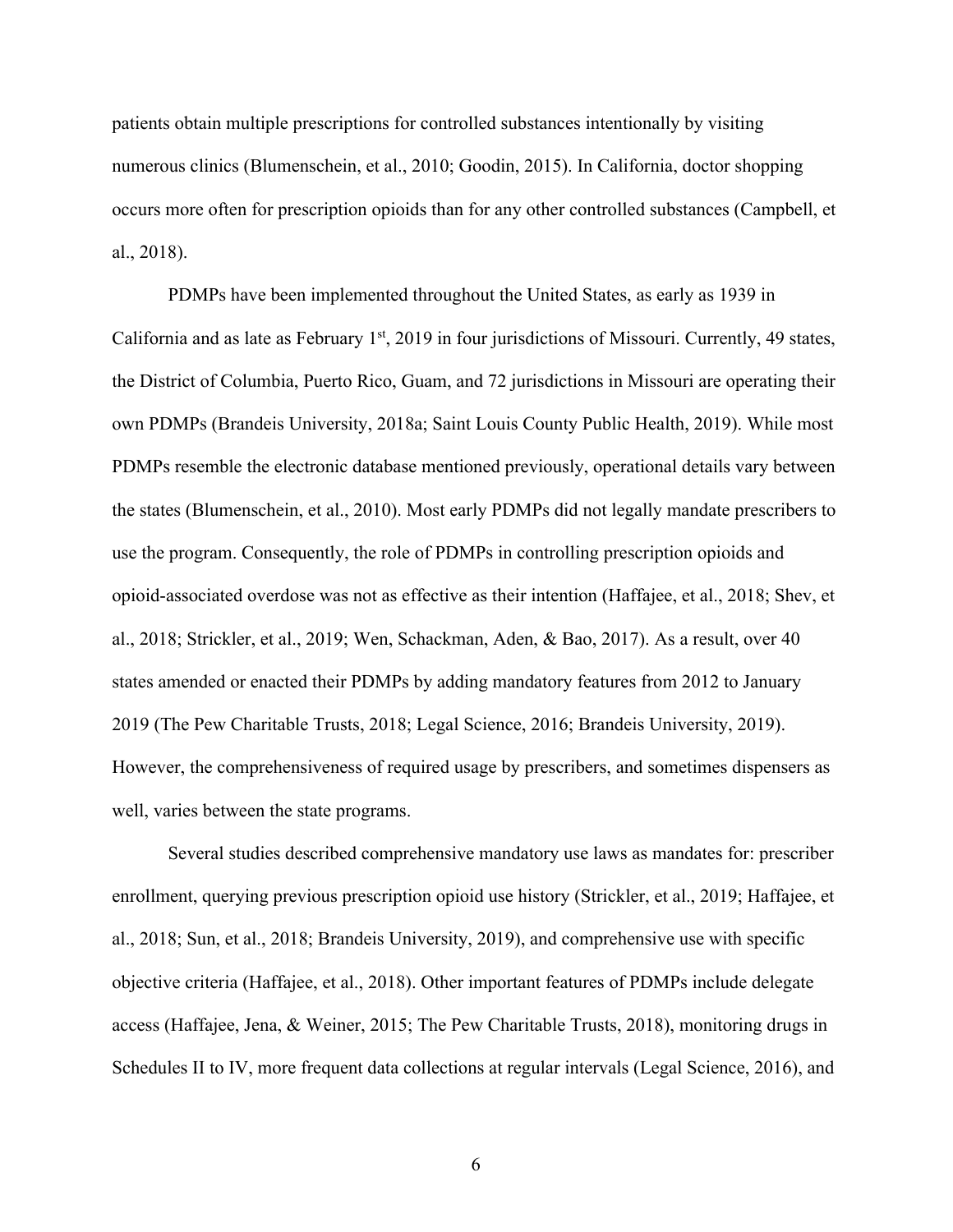sharing data with other states (Brandeis University, 2018b). Among these features, the use mandate was the most important factor improving PDMPs effectiveness on reducing mean morphine-equivalent dosage, risky opioid prescribing, Schedule II prescriptions, and expenditures for opioids. These studies commonly selected Kentucky, Tennessee, and New York as states operating robust PDMPs among the early enactors of mandatory laws (Haffajee, Jena, & Weiner, 2015; Haffajee, et al., 2018; Strickler, et al., 2019; Wen, Schackman, Aden, & Bao, 2017).

Implementation of mandatory PDMP use aroused concerns about unintended consequences (Haffajee, Jena, & Weiner, 2015). One possible unintended consequence from reduced access to prescription opioids is that individuals may seek alternative therapies to substitute for the opioids that they are no longer able to obtain from their physician. In some cases, that means the individual will seek opioids on the illicit black-market, including heroin or synthetic opioids. In other cases, the individual may look for psychoactive substances that are available legally (Islam & McRae, 2014; Columbia University, 2018). Alcohol is a legal psychoactive substance that may be an attractive alternative for an individual who no longer has access to prescription opioids. Attempts to self-medicate pain can result in unhealthy alcohol consumption (Atkinson R. M., 1990a; Atkinson, Tolson, & Turner, 1990b). Alcohol is often used with opioids concurrently to induce early onset of psychoactive (euphoric) effects (Maldonado, 2018; Gudin, Mogali, Jones, & Comer, 2013). Several studies argued that drinking alcohol leads to endogenous opioid release in humans and rodents (Mitchell, Marks, Jagust, & Fields, 2012; Gianoulakis, 2001), which implies opioid abusers could rely on more alcohol consumption to simulate opioid use when they cannot access opioids. Therefore, the aim of this study is to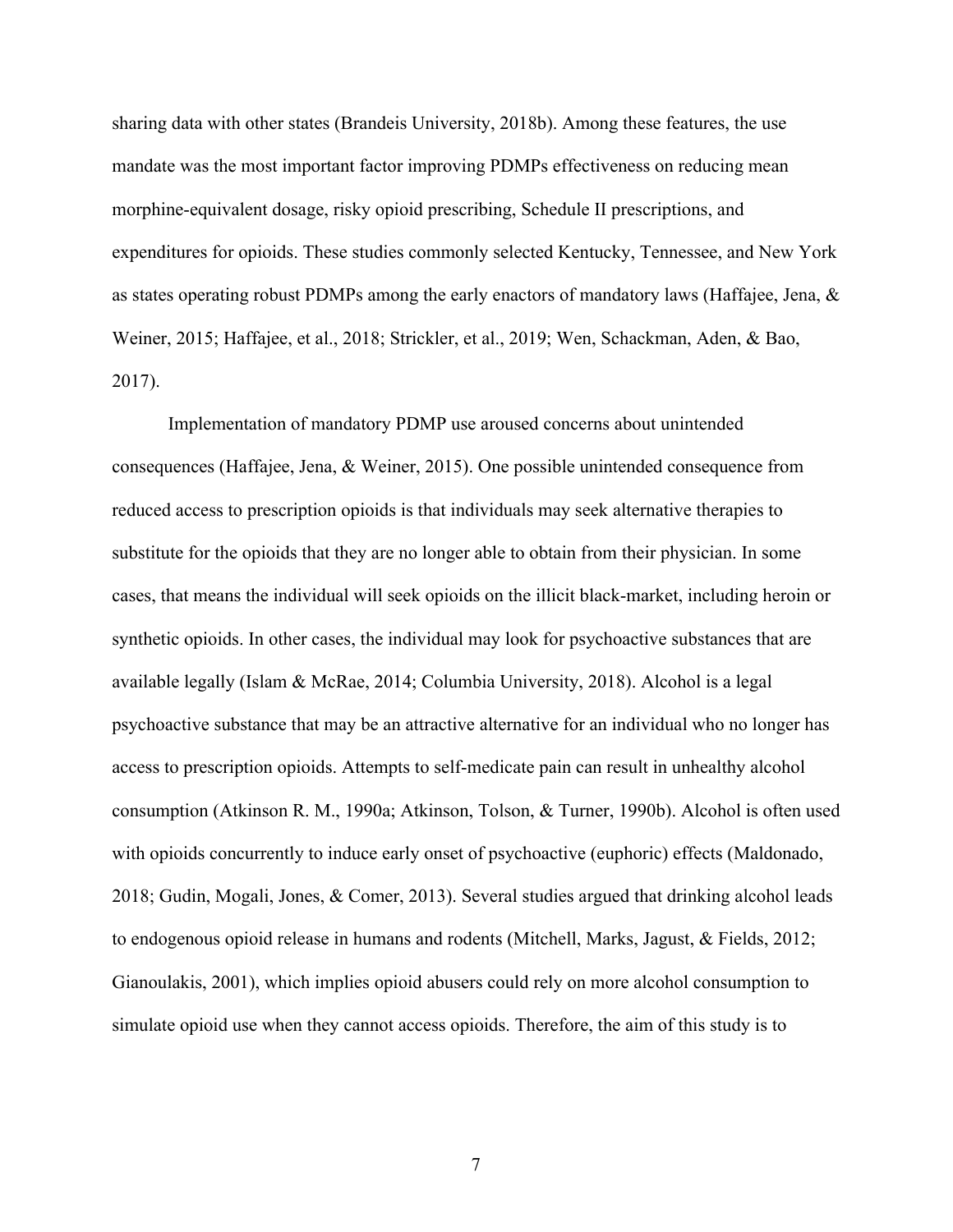evaluate the substitution effect, or unintended consequences, of the PDMP use mandate implementation on alcohol-induced mortality.

### **Literature Review**

Several studies have evaluated the early PDMPs. The opioid supply decreased in PDMPimplemented states compared to non-implemented states from 1997 to 2003 according to Drug Enforcement Administration (DEA) data. On the other hand, PDMP implementation had no association with lowering opioid consumption and overdose mortality rates during 1999 to 2005 in other DEA analyses (Paulozzi, Kilbourne, & Desai, 2011). In 2002, the U.S. Government Accountability Office also reported that implementing PDMPs reduced the number of investigation days that law enforcement officials required to detect doctor shopping in Kentucky, which was 156 days on average before implementation and 16 days on average after implementation (U.S. General Accounting Office, 2002).

Previous studies examining PDMPs show varying impacts. Several studies have been conducted comparing states with PDMPs versus those without, specifically for Medicare Part D participants. Between 2007 and 2012, states with PDMPs showed a decrease in opioid use (Moyo, et al., 2017), while another examination between 2010 and 2013 revealed modest effects on oxycodone use and smaller effects on opioid use (Yarbrough, 2018). PDMP and pill mill law implementation in Florida also led to a reduction of prescription opioid utilization in high-risk patients compared to Georgia, which had less robust policies limiting opioid access (Chang, Murimi, Faul, Rutkow, & Alexander, 2018).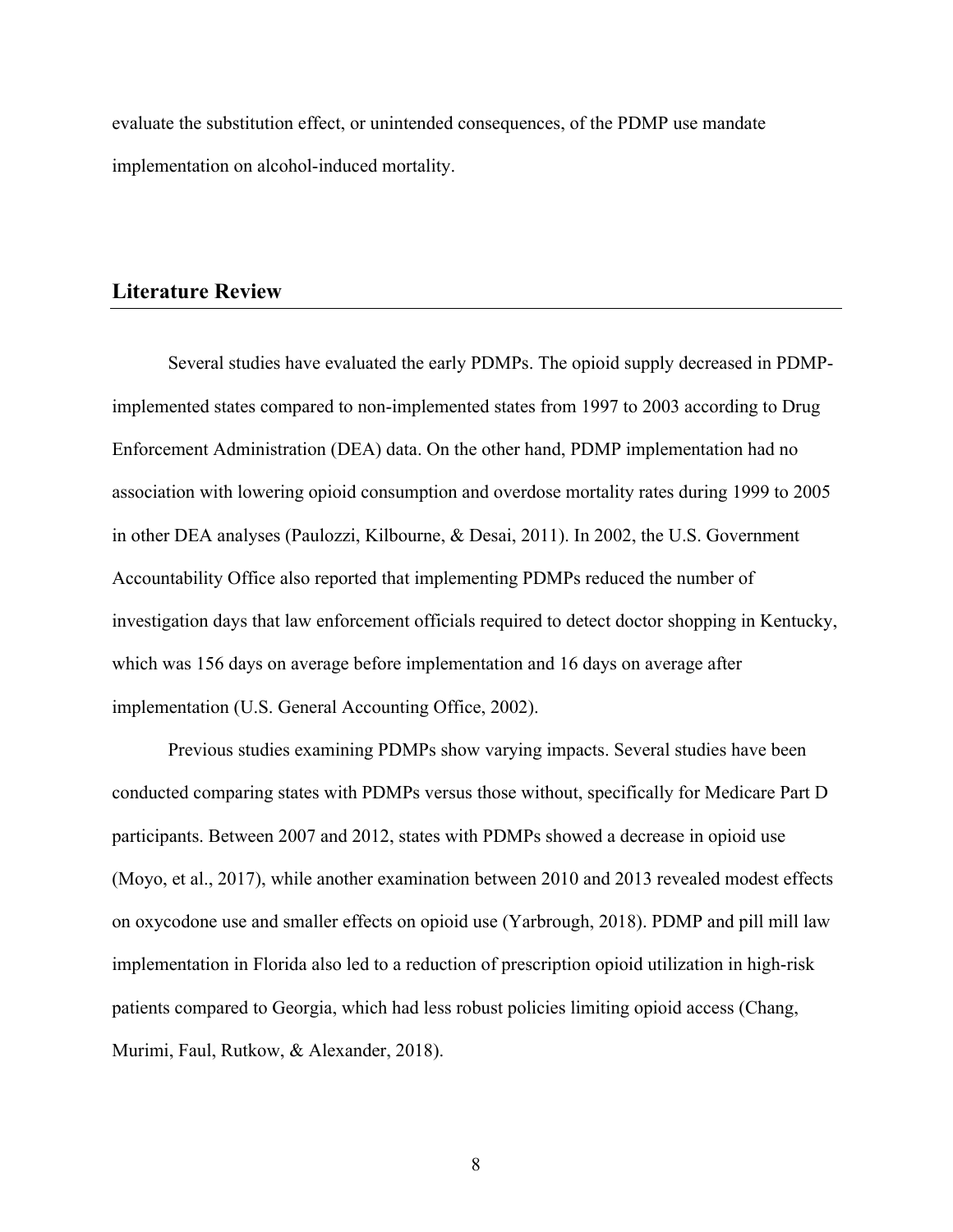However, some studies suggest that PDMP implementation results in a substitution effect within the Drug Scheduling system – for example, a decrease in prescriptions for Schedule II opioids leading to an increase in prescriptions for alternative painkillers or Schedule III drugs, so that the overall number of prescriptions does not change significantly (Goodin, 2015; Paulozzi, Kilbourne, & Desai, 2011; Bao, et al., 2016). In addition, recent publications found that mandating PDMP use is related to reducing high-risk opioid prescriptions, and risk of prescription opioid-related poisoning (Bao, et al., 2018; Pauly, Slavova, Delcher, Freeman, & Talbert, 2018). By 2013, six states—Kentucky, New Mexico, Tennessee, New York, Vermont, and West Virginia—strengthened their PDMPs by mandating prescribers to register with the PDMP, and mandating comprehensive use of the program (Haffajee, et al., 2018).

A number of studies have investigated outcomes associated with PDMPs, and as described above, findings are mixed. Surprisingly, no robust evaluation of the unintended consequences of PDMPs currently exists. While PDMPs could be a policy solution for the current prescription opioid problem, it is important to gauge the potentially harmful outcomes that may result from their implementation.

# **Objective and Hypothesis**

The goal of this project is to evaluate the potential adverse effect on alcohol-induced mortality of prescription opioid restriction policy executed by mandating the use of PDMPs. In this analysis, the outcome measure is specified as the change of alcohol-induced mortality among Kentucky counties. Therefore, I hypothesized that the PDMP use mandate introduced in mid-2012 increased alcohol-induced mortality in Kentucky counties after the implementation.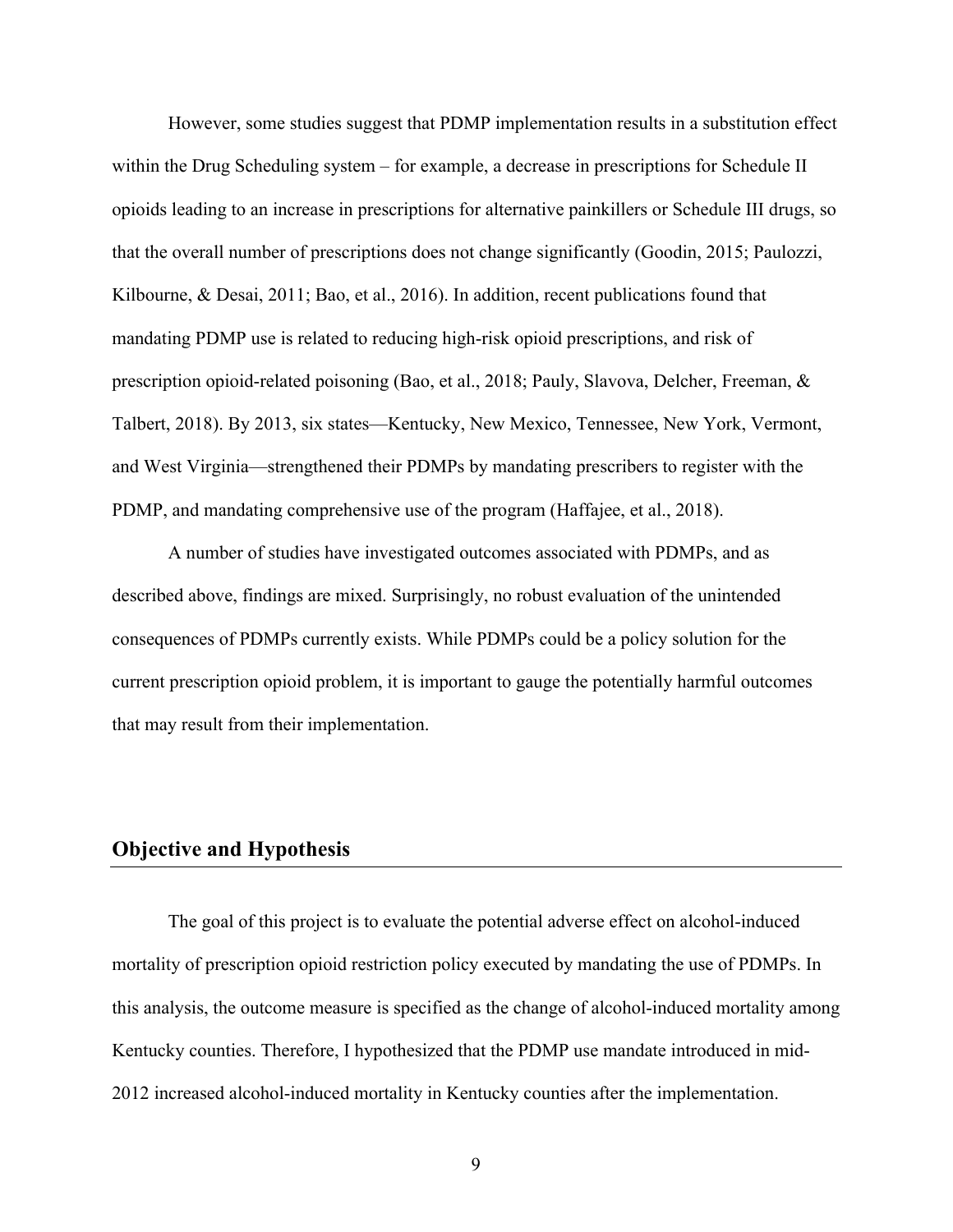## **Research Design**

The aim of this study is to compare the alcohol-induced death rate between pre- and post-2012 revision of the Kentucky PDMP from 2007 to 2017 by using a difference-in-differences design compared with a neighboring state, Missouri, where a state-wide PDMP did not exist. The difference-in-differences design evaluates the causal effect of a policy change on the outcome of interest by comparing a policy-implementation group with a non-implementation group. This analysis observed aggregated county-level data for the time period before and after implementation. Data are annual.

#### *State Selection*

As mentioned above, Kentucky has operated an early, robust PDMP. Thus, Kentucky was selected as a treatment state in this study. According to the Kentucky House Bill 1 (KyHB1), prescribers and dispensers were mandated to register with the state's PDMP and prescribers must query the PDMP before prescribing opioids as of July 20, 2012 (Kentucky Revised Statutes 218A, 172). The policy change was immediately adopted by practitioners. In 2012, the compliance rate of prescriber registration among DEA (Drug Enforcement Administration) registered practitioners went up from approximately 35% to 93% after the implementation. Moreover, the total number of queries increased more than four times after the implementation in the same year (Freeman, Goodin, Troske, & Talbert, 2015).

I selected Missouri as a neighboring comparison state because it did not operate a statelevel PDMP during the time period. In addition, alcohol sales policy in Missouri has been consistent throughout all counties, which will be discussed further below.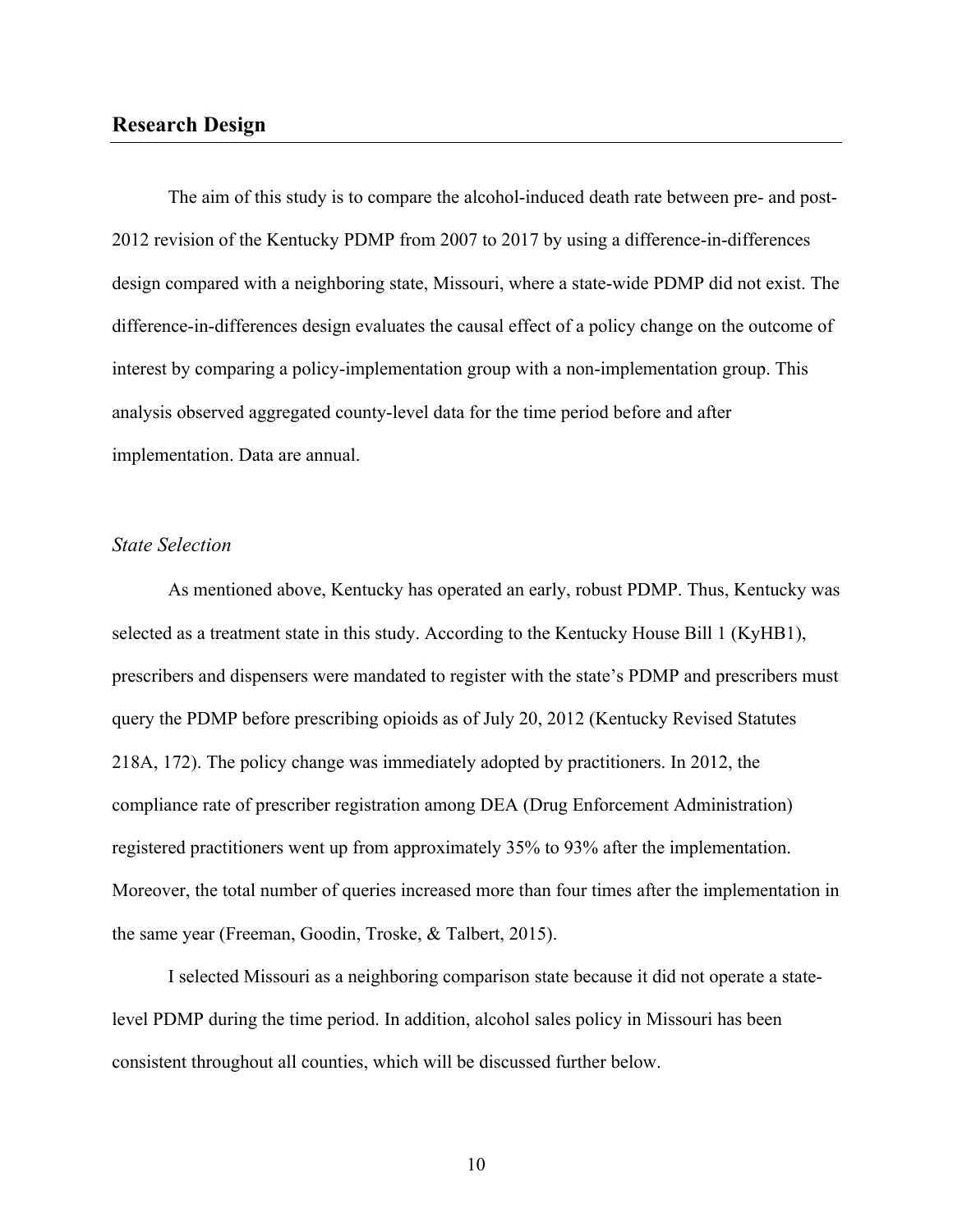#### *Population and Data Source*

The targeted population was 18 years or older between the time period from 2007 to 2017.

The county-level mortality data was obtained from the Centers for Disease Control and Prevention Wide-ranging Online Data for Epidemiologic Research (CDC WONDER), which is a publicly available database. In this analysis, I used detailed mortality data, which could specify underlying cause of death.

#### *Measure*

I used alcohol-induced mortality by place of residence in Kentucky and Missouri counties among people age 18 or more during 2007 to 2017. CDC WONDER uses the definition of 'alcohol-induced causes' from the National Center for Health Statistics to identify alcoholinduced mortality (Centers for Disease Control and Prevention, 2018). The definitions for 'alcohol-induced causes' are made using the International Statistical Classification of Diseases and Related Health Problems, 10th revision (ICD-10) codes, which is used to categorize cause of death by the World Health Organization. Detailed ICD-10 codes involved in this study are presented in Table 1.

The death rate was calculated as the number of deaths per 100,000 people and was transformed into logarithms so that estimated effects are approximately percentage changes.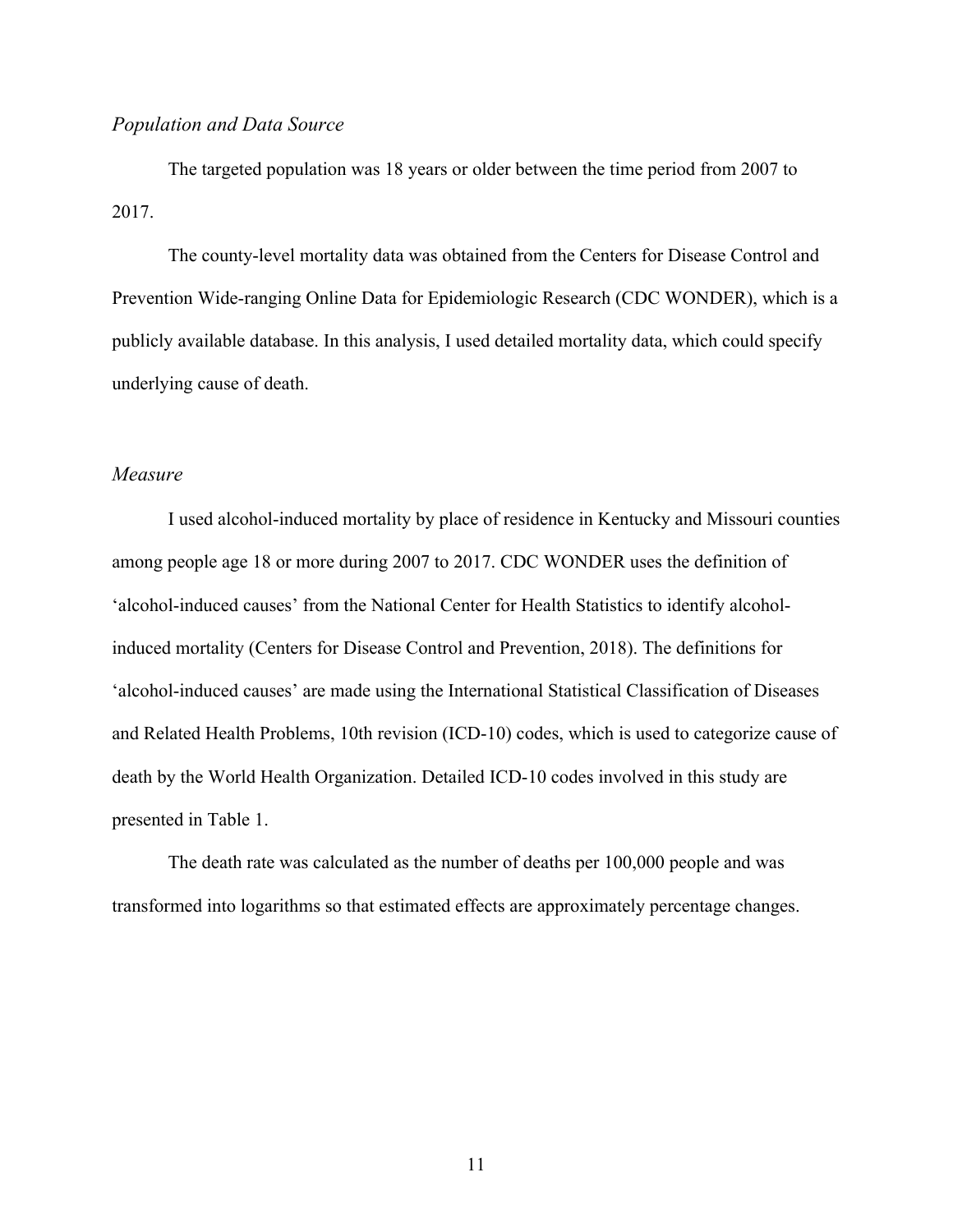## **Table 1. ICD-10 codes for alcohol-induced causes**

| <b>Underlying Cause of death</b>                                                                    | ICD-10 code |
|-----------------------------------------------------------------------------------------------------|-------------|
| Alcohol-induced pseudo-Cushing syndrome                                                             | E24.4       |
| Mental and behavioural disorders due to use of alcohol, acute intoxication                          | F10.0       |
| Mental and behavioural disorders due to use of alcohol, harmful use                                 | F10.1       |
| Mental and behavioural disorders due to use of alcohol, dependence syndrome                         | F10.2       |
| Mental and behavioural disorders due to use of alcohol, withdrawal state                            | F10.3       |
| Mental and behavioural disorders due to use of alcohol, withdrawal state with delirium              | F10.4       |
| Mental and behavioural disorders due to use of alcohol, psychotic disorder                          | F10.5       |
| Mental and behavioural disorders due to use of alcohol, amnesic syndrome                            | F10.6       |
| Mental and behavioural disorders due to use of alcohol, residual and late-onset psychotic disorder  | F10.7       |
| Mental and behavioural disorders due to use of alcohol, other mental and behavioural disorders      | F10.8       |
| Mental and behavioural disorders due to use of alcohol, unspecified mental and behavioural disorder | F10.9       |
| Degeneration of nervous system due to alcohol                                                       | G31.2       |
| Alcoholic polyneuropathy                                                                            | G62.1       |
| Alcoholic myopathy                                                                                  | G72.1       |
| Alcoholic cardiomyopathy                                                                            | I42.6       |
| Alcoholic gastritis                                                                                 | K29.2       |
| Alcoholic fatty liver                                                                               | K70.0       |
| Alcoholic hepatitis                                                                                 | K70.1       |
| Alcoholic fibrosis and sclerosis of liver                                                           | K70.2       |
| Alcoholic cirrhosis of liver                                                                        | K70.3       |
| Alcoholic hepatic failure                                                                           | K70.4       |
| Alcoholic liver disease, unspecified                                                                | K70.9       |
| Alcohol-induced acute pancreatitis                                                                  | K85.2       |
| Alcohol-induced chronic pancreatitis                                                                | K86.0       |
| Finding of alcohol in blood                                                                         | R78.0       |
| Accidental poisoning by and exposure to alcohol                                                     | X45         |
| Intentional self-poisoning by and exposure to alcohol                                               | X65         |
| Poisoning by and exposure to alcohol, undetermined intent                                           | Y15         |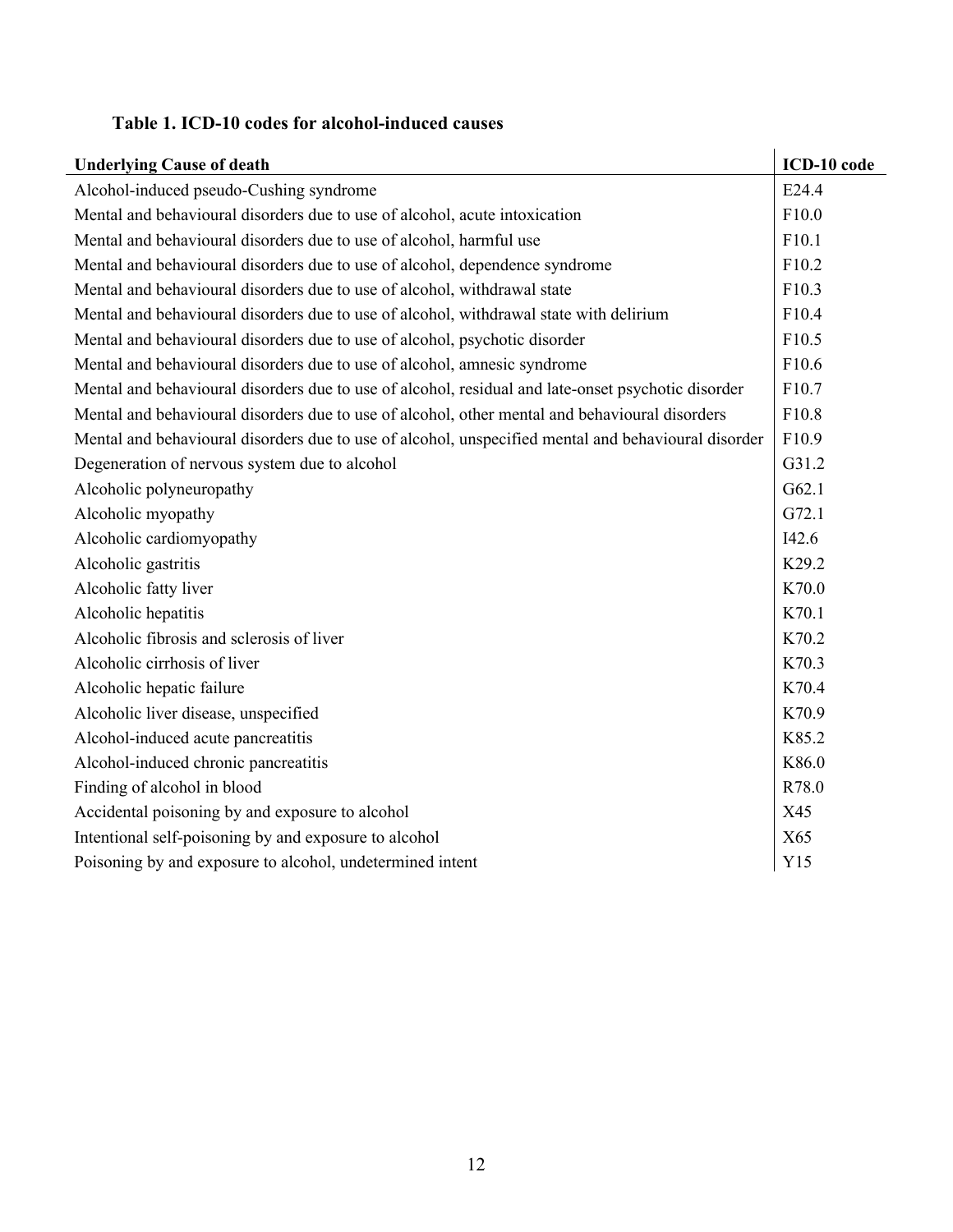#### *Covariates*

The policy was implemented in the middle of 2012, therefore, the years after 2012 (*Post*) were coded as "1", otherwise years are coded as "0". I considered the latter part of 2012 as a lagphase of the policy effect and coded it as "0". The treatment state (*TS*) was coded as "1", otherwise "0". The variable indicating the policy implementation in Kentucky was expressed as an interaction ( $TS \times Post$ ) and was coded as "1" after 2012, otherwise "0", i.e. the difference-indifferences. Population by county (*Pop*) was included in the analysis. The population was expressed per 100,000 people. In CDC WONDER data, if the death count is less than 20, those crude death rates, which are automatically calculated, are shown as 'unreliable' (Centers for Disease Control and Prevention, 2018). Since the death rate was re-calculated with the raw number, unreliable variable (*Unrel*) were coded as "1" with all other observations coded as "0" to control potential reporting bias or other biases due to small observations.

Alcohol sales regulation policy that could be potentially interacting with PDMP was considered in this analysis. Some states have different alcohol sales regulations among counties. Kentucky operates by county-level, or even smaller jurisdictions such as towns or cities, based on votes and categorized dry, wet, and moist. Dry counties do not allow the sale of alcohol at all, whereas wet counties permit alcohol sales with minimal restrictions uniformly. Besides dry or wet policies, all the other counties are classified as 'moist', which allow the sale of alcohol in certain designated locations and/or situations (NABCA Research, 2016). This restricted accessibility to alcohol in dry or moist counties could lower the substitution effect and limit the alcohol use. Therefore, since the variation of alcohol regulations could affect the outcomes of interest, alcohol sales policy is included as one of covariates in this research design. Kentucky Alcoholic Beverage Control kindly provided the voting results of alcohol sales regulations from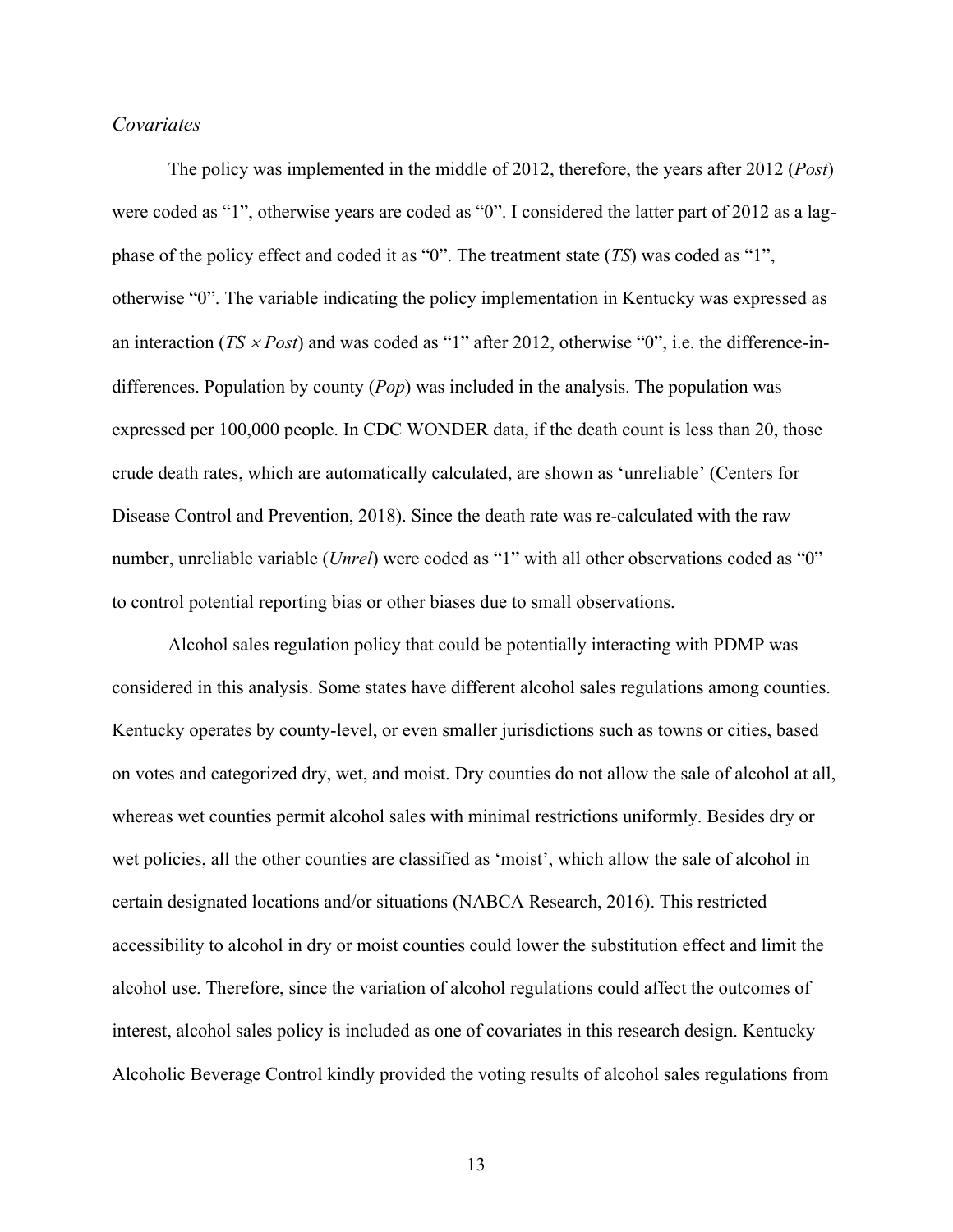each jurisdiction between 2007 and 2015 and also posted the legal status of each jurisdiction on their website from 2016 to 2017 (Estep, 2016; Kentucky Alcoholic Beverage Control, 2017). Unfortunately, because of the limitation of data from CDC WONDER, counties with dry alcohol policies in Kentucky were not included (i.e., there were too few alcohol-induced deaths in these Kentucky counties to permit public reporting. This will be discussed below). The alcohol sales regulations in Missouri counties were uniformly wet policy since 1934 (Missouri Drpartment of Public Safety, 2019). Uniform alcohol sales policy combined with a lack of state-level PDMP makes Missouri an excellent candidate to use as a control state. Thus, given the limitations of the mortality data, moist counties (*Alc*) were coded as "1", and wet counties were coded as "0

#### *Statistical Analysis*

The regression model of the difference-in-differences design is shown below:

$$
Y_{ijt} = \alpha_0 + \alpha_1 TS_i + \alpha_2 Post_t + \alpha_3 (TS \times Post)_{it} + \alpha_4 Alc_{jt} + \alpha_5 Pop_{jt} + \alpha_6 Unrel_{jt} + e_{ijt}
$$

The dependent variable  $Y_{ijt}$ , is the measure of alcohol-induced mortality for county *j* in state *i* at year *t*;  $\alpha_0$  is a constant term of this model, representing the expected mean value of  $Y_{ijt}$ . The covariates mentioned above were all included as independent variables in the model. *TS* indicates treatment state  $i$ , and *Post* specifies a post-policy period at year  $t$ ;  $\alpha_3$  represents the difference-in-differences estimator, which captures the overall secular trend of alcohol-induced mortality for state *i*. *Alc*, *Pop*, and *Unrel* are indicators for the alcohol sales policy, population per 100,000 people, and unreliable crude death rate, respectively, in county *j* at year *t*. The random unobserved error term is  $e_{ijt}$ , including all that is omitted or unobserved. The statistical analysis was executed using Stata v13.1. All the coefficients were estimated through a linear regression analysis and the estimation is heteroscedasticity-consistent.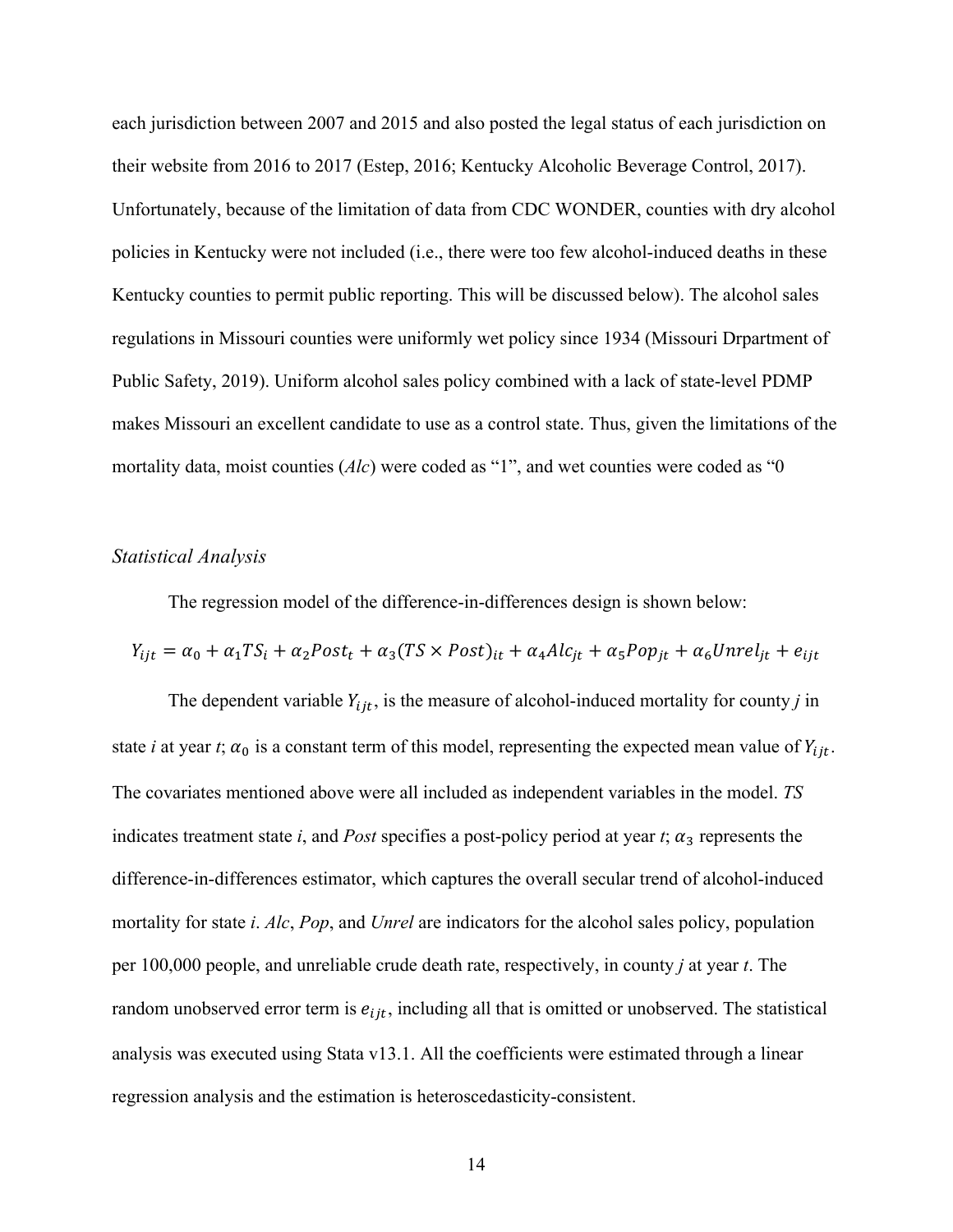The robust PDMP in Kentucky did not increase alcohol-induced mortality significantly. The alcohol-induced death rates are higher in Kentucky than in Missouri and are increasing in both Kentucky and Missouri after the policy change. Nonetheless, there is no evidence to reject the null hypothesis that the robust PDMP does not increase the alcohol-induced death rates in Kentucky.

#### *Sample Characteristics*

Total 146 counties were observed regarding alcohol-induced mortality in the differencein-differences analysis of the adult population residing in Kentucky and Missouri from 2007 to 2017 (Table 2). In detail, Kentucky observations accounted for 40% (n=58), which is 13 counties among total 120 counties (11%; Table 3). Counties that were observed each year during the whole time period were Fayette, Jefferson, and Kenton. These counties include or are located around big cities, which are Lexington, Louisville, and Cincinnati. Meanwhile, Missouri amounted to the rest of the observations (60%; n=88), which contained 15 counties out of 114 counties (13%). The most frequently observed counties for 11-year timeframe were Clay, Greene, Jackson, St. Louis City, and St. Louis, where they are, or they possess, or they are near big cities such as Kansas City or Springfield. Among these observations, approximately 42% of the counties (n=61) exhibited unreliable crude death rates. Four Kentucky counties – Hardin  $(n=5)$ , Madison  $(n=1)$ , Pulaski  $(n=1)$ , and Warren  $(n=1)$  – had moist alcohol sales laws for at least one year in the time period. All the counties that had less than 100,000 residents in both states had less than 20 alcohol-induced deaths. Some time-points in five counties – Kenton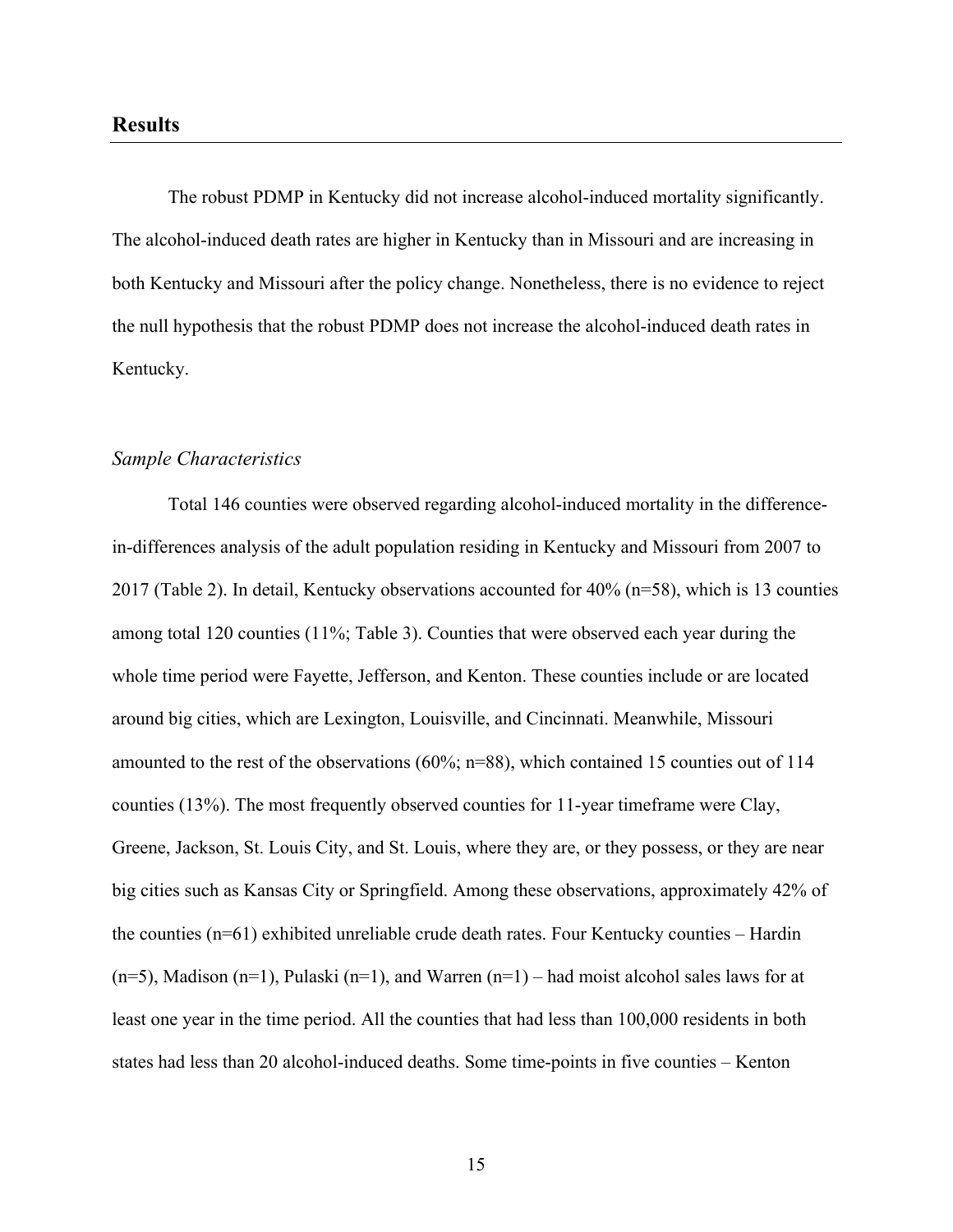(Kentucky), Boone (Missouri, MO), Clay (MO), Jefferson (MO), and St. Charles (MO) –

showed unreliable crude mortalities.

| Year         | Kentucky | <b>Missouri</b> | <b>Total</b> |
|--------------|----------|-----------------|--------------|
| 2007         | 3        | 6               | 9            |
| 2008         | 4        | 8               | 12           |
| 2009         | 7        | 6               | 13           |
| 2010         | 4        | 5               | 9            |
| 2011         | 5        | 7               | 12           |
| 2012         | 5        | 8               | 13           |
| 2013         | 4        | 9               | 13           |
| 2014         | 5        | 9               | 14           |
| 2015         | 6        | 10              | 16           |
| 2016         | 7        | 10              | 17           |
| 2017         | 8        | 10              | 18           |
| <b>Total</b> | 58       | 88              | 146          |

**Table 2. The number of counties collected to measure alcohol-induced mortality from 2007 to 2017**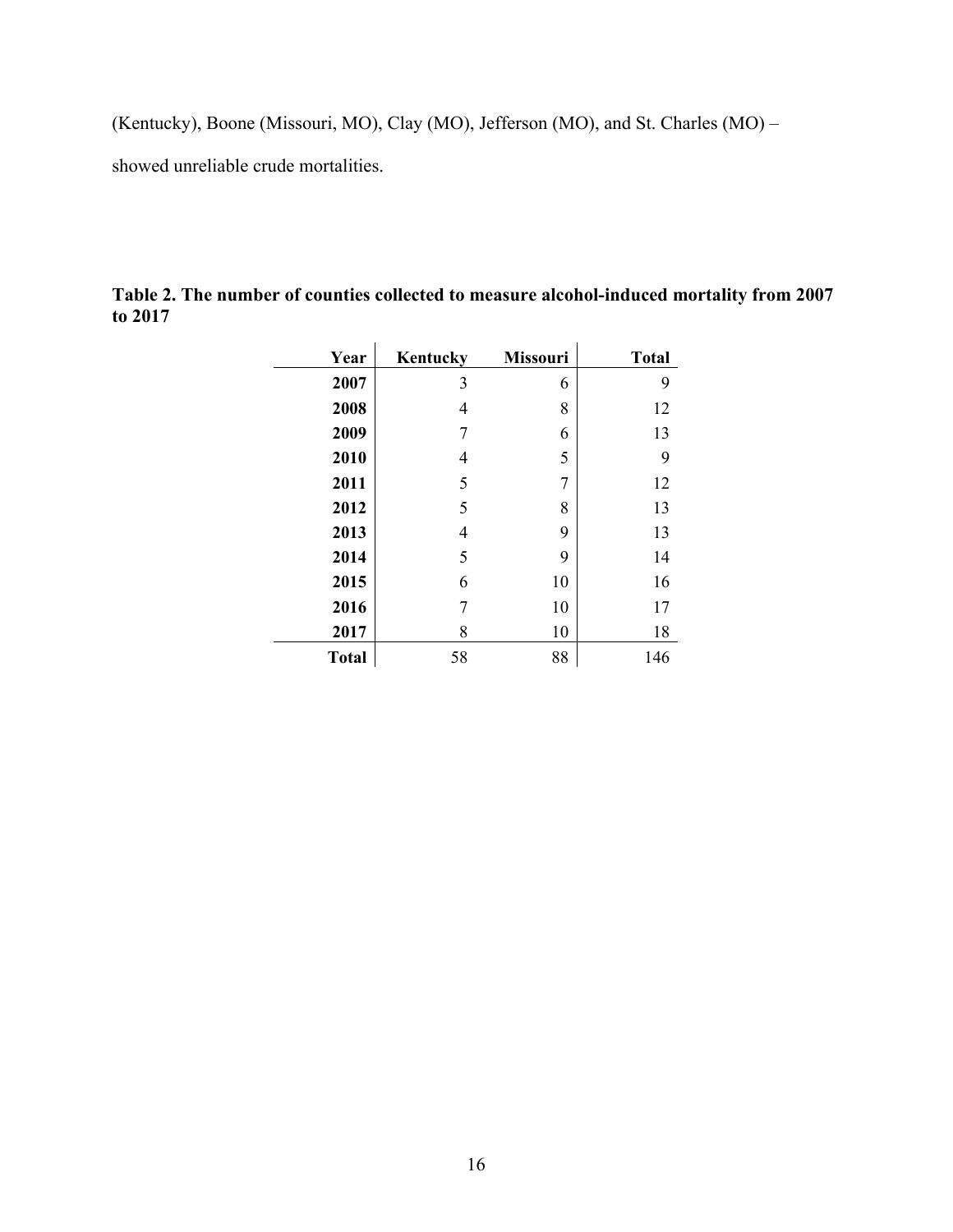| <b>Kentucky Counties</b> | <b>Frequency</b> | <b>Missouri Counties</b>  | Frequency      |
|--------------------------|------------------|---------------------------|----------------|
| <b>Boone County</b>      | 3                | <b>Boone County</b>       | 4              |
| <b>Bullitt County</b>    | 2                | <b>Buchanan County</b>    | 4              |
| <b>Campbell County</b>   | 4                | <b>Butler County</b>      | $\overline{2}$ |
| <b>Clark County</b>      | 1                | <b>Camden County</b>      | 1              |
| <b>Daviess County</b>    | 6                | <b>Cass County</b>        | 1              |
| <b>Fayette County</b>    | 11               | <b>Clay County</b>        | 11             |
| <b>Hardin County</b>     | 5                | <b>Franklin County</b>    | 1              |
| <b>Jefferson County</b>  | 11               | <b>Greene County</b>      | 11             |
| <b>Kenton County</b>     | 11               | <b>Jackson County</b>     | 11             |
| <b>Madison County</b>    | 1                | <b>Jasper County</b>      | 1              |
| <b>Meade County</b>      | 1                | <b>Jefferson County</b>   | 8              |
| <b>Pulaski County</b>    | 1                | <b>Platte County</b>      | $\overline{2}$ |
| <b>Warren County</b>     | $\mathbf{1}$     | <b>St. Charles County</b> | 9              |
| <b>Total</b>             | 58               | <b>St. Louis city</b>     | 11             |
|                          |                  | <b>St. Louis County</b>   | 11             |
|                          |                  | <b>Total</b>              | 88             |

**Table 3. List of counties involved in the outcome of alcohol-induced mortality from 2007 to 2017**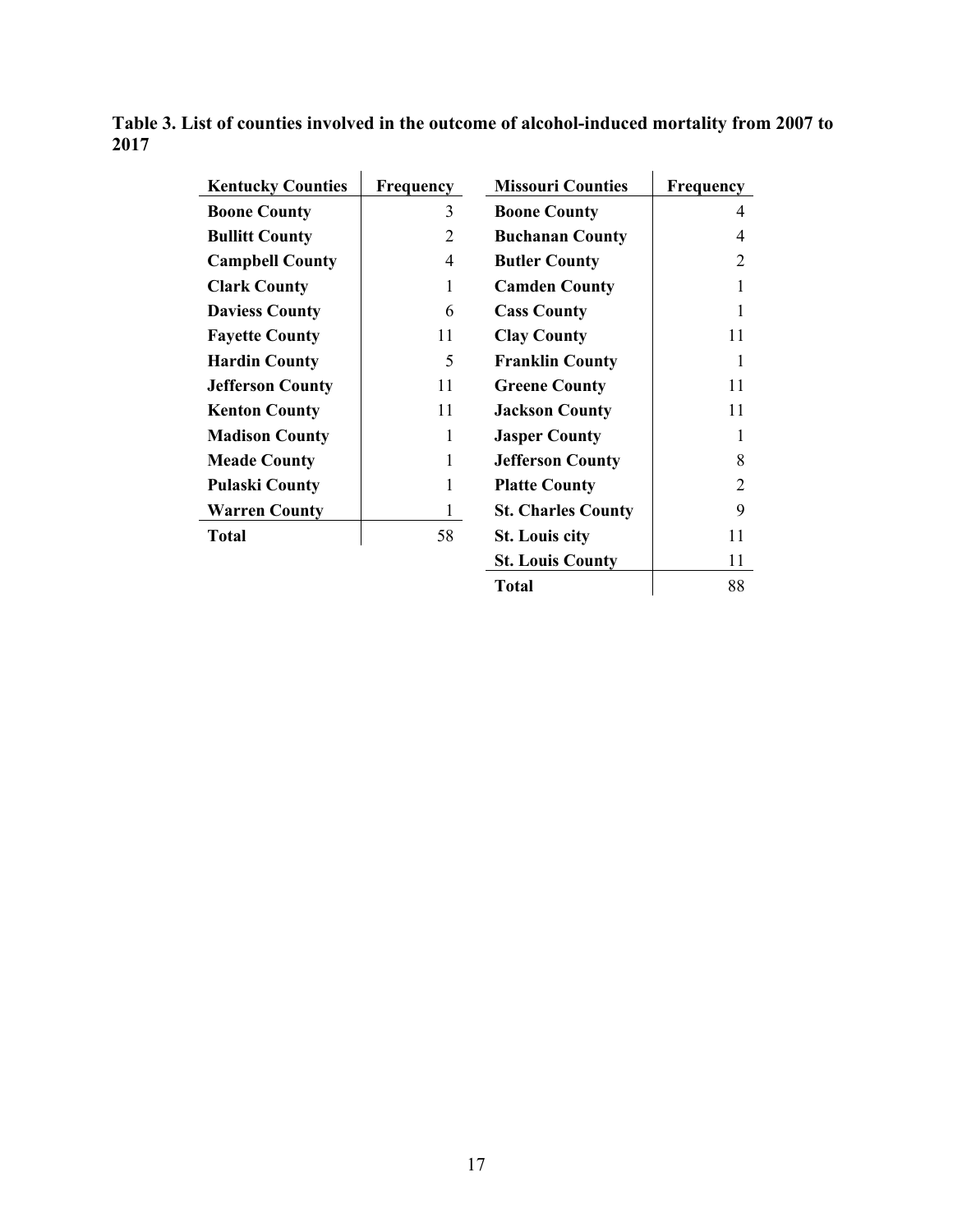#### *Effect of robust PDMPs on alcohol-induced mortality*

In the difference-in-differences model (Table 3;  $F=22.09$ ;  $p<0.001$ ), the shift of alcoholinduced mortality after restricting prescription opioid use through mandating PDMP use was not statistically significant (p>0.05) among adults residing in Kentucky compared to Missouri.

#### **Table 4. Alcohol-induced mortality outcomes of robust PDMP implementation among adults living in Kentucky (treatment state) compare to Missouri (control state).**

|                                            | Alcohol-Induced Mortality (%) |                                        |
|--------------------------------------------|-------------------------------|----------------------------------------|
| Covariates                                 | <b>Estimates</b>              | <b>Robust</b><br><b>Standard Error</b> |
| Difference-in-differences                  | 14.49                         | 10.50                                  |
| <b>Treatment State (vs. Control State)</b> | 17.32                         | $7.72*$                                |
| <b>Post-Policy (vs. Pre-Policy)</b>        | 16.19                         | $7.37*$                                |
| <b>Moist Counties (vs. Wet Counties)</b>   | $-5.55$                       | 10.06                                  |
| Population (Per 100,000)                   | $-11.85$                      | $1.29**$                               |
| <b>Counties with Unreliable Mortality</b>  | $-34.19$                      | $7.05**$                               |
|                                            |                               | *p<0.05, **p<0.001                     |

#### *Change in alcohol-induced mortality from 2007 to 2017*

The average mortality in Kentucky was significantly 17.3% higher than Missouri during the entire time period when other things remain equal (Table 4;  $p<0.05$ ). As shown in Figure 1, the average mortality in Kentucky was always higher than Missouri, except the year 2008. The overall mortality trend was positively associated with time in each state, Kentucky (correlation coefficient,  $p=0.40$ ) and Missouri ( $p=0.25$ ). When comparing the mortality in both states before and after the policy change in 2012, the post-policy period had 16.2% higher death rate than the pre-policy period while everything else stays equal  $(p<0.05)$ . The counties with moist alcohol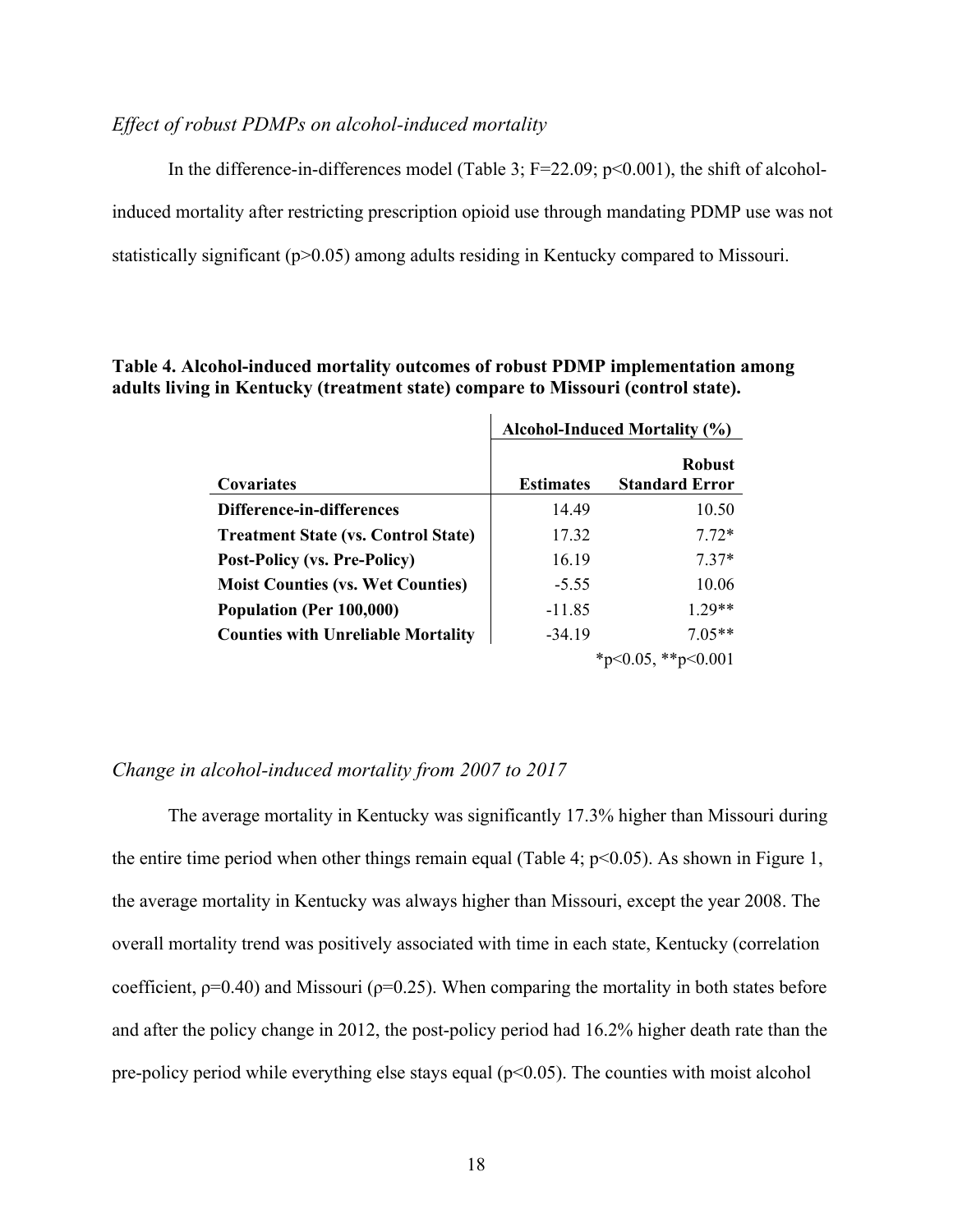sales policy did not show any significant results on the mortality change compare to those with the wet policy. When population in a county increased by 100,000 people, the alcohol-induced death rate decreased by 11.8% on average while holding other conditions equal ( $p<0.001$ ). The counties that had less than 20 count of deaths showed 34.2% lower death rate on average than the other counties (p<0.001).

**Figure 1. Trend in average alcohol-induced mortality among adults living in Kentucky (treatment state) and Missouri (control state) between 2007 and 2017.** 



*\*Kentucky House Bill 1 was implemented in 2012 (red line).*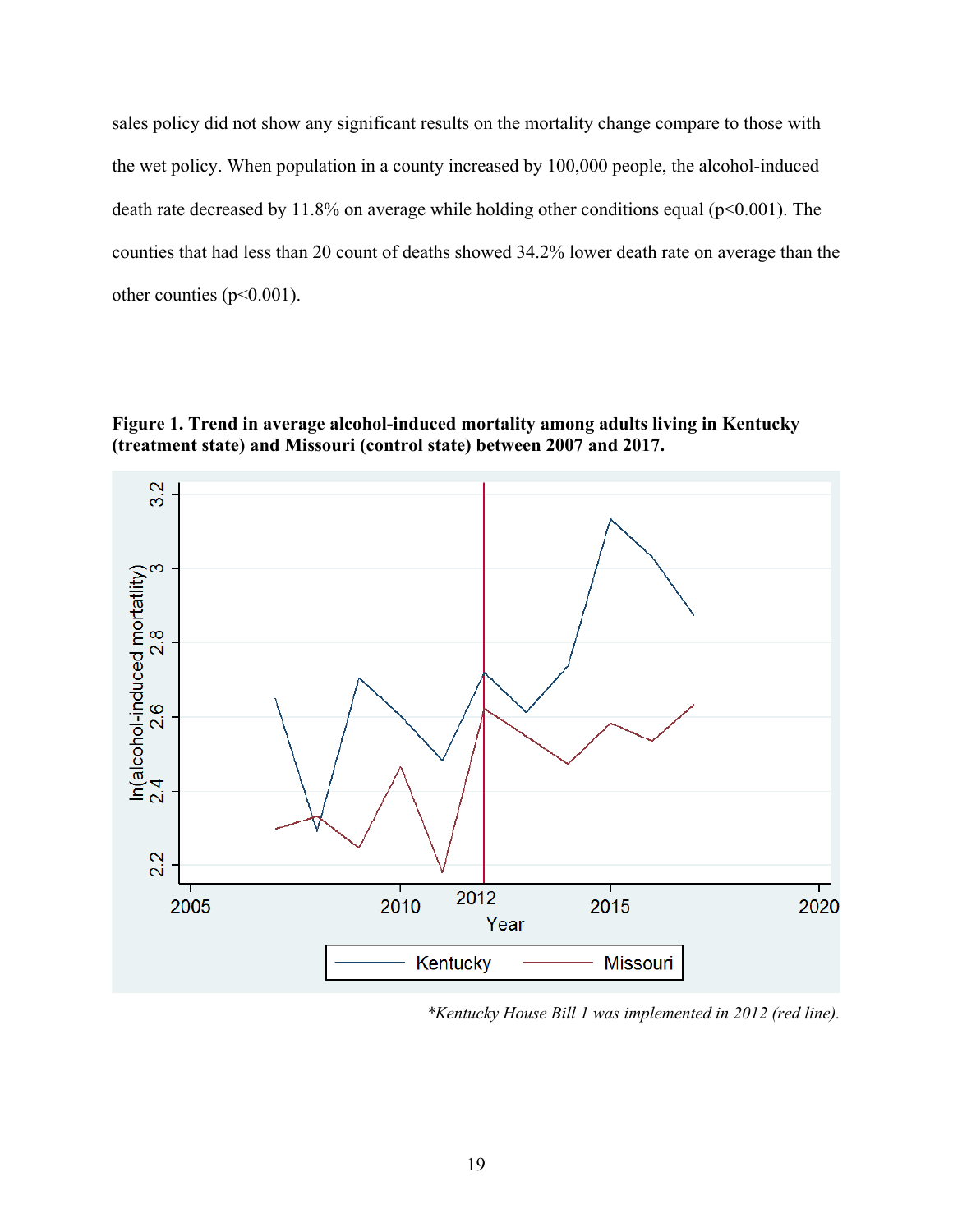#### **Discussion**

I evaluated the alteration of alcohol-induced mortality after implementing PDMP use mandate in Kentucky. The finding suggested that the causal effect of comprehensive PDMP in Kentucky was not statistically significant in changing alcohol-induced deaths among the adult population. The alcohol-induced mortality in Kentucky was mostly greater than that in Missouri. Each state had an increase trend in alcohol-induced mortality over time period, therefore, the mortality in the post-policy period for both states was greater than that in the pre-policy period. This increase trend of crude mortality corresponds with the national increasing trend since 2010 (Xu, Murphy, Kochanek, Bastian, & Arias, 2018). Regardless of these trends, the trajectory of outcomes from Kentucky did not diverge significantly from Missouri.

It could be possible that the policy change had an effect on maintaining the status quo of alcohol-induced mortality. Instead of depending on alcohol use, people could substitute illicit opioids or other alternative substances. The heterogeneous response toward the policy change could also generate non-significant result. For example, appropriate pain management guidance from practitioners using Kentucky PDMP could mute the increase tendency of drug misusers substituting alcohol for prescription opioids. In addition, migration effect is neglected. Kentuckians could migrate to Missouri or other neighboring states without robust PDMPs to obtain prescription opioids without relying on alcohol use. Likewise, moist county residents could easily migrate to neighboring counties and generate non-significant results versus wet county residents. The last possible cause is that in both Kentucky and Missouri, deaths by alcohol have been increasing, and any effects of PDMPs may be difficult to detect within the increasing trends in both states.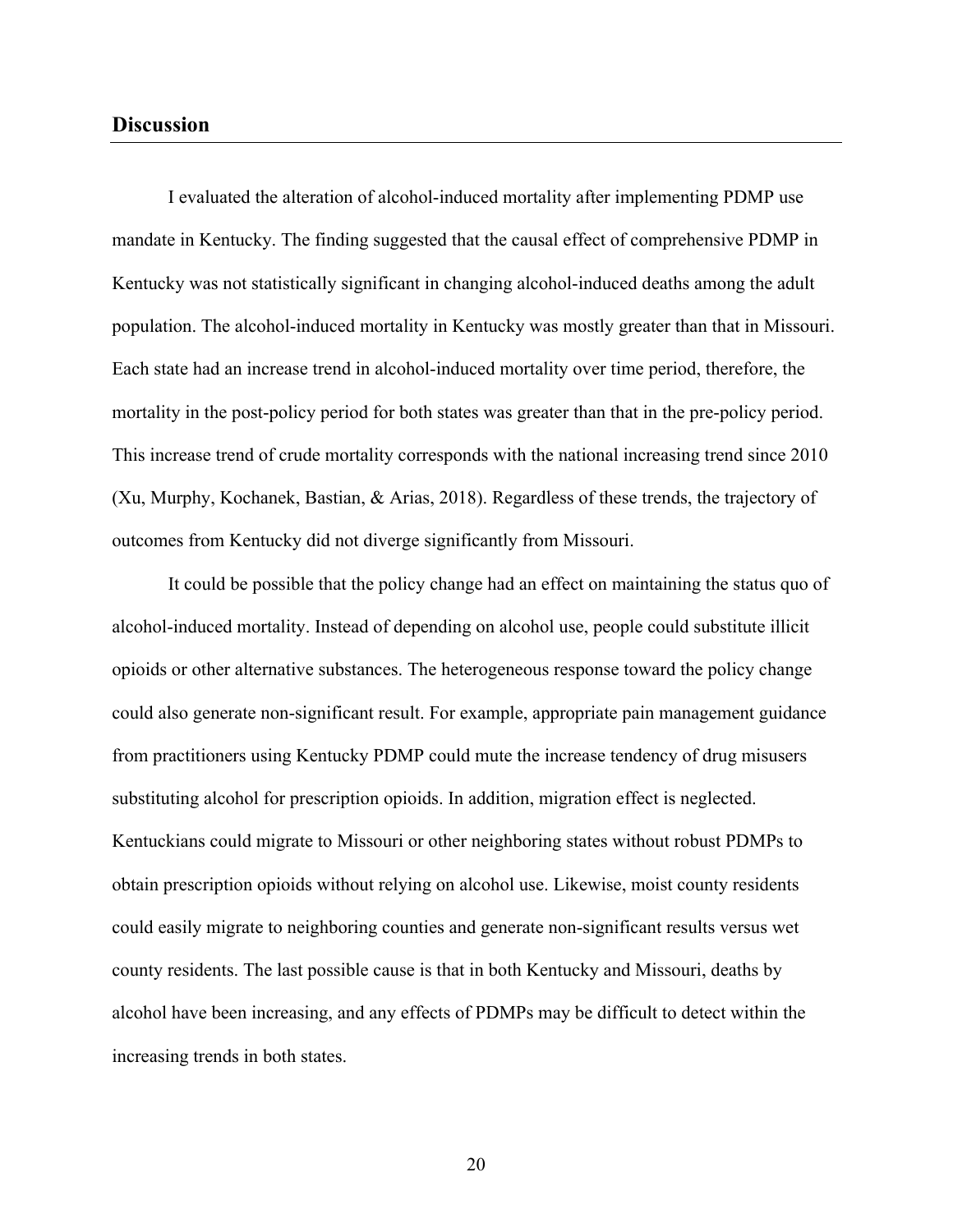The control state has several concerns in serving as a counterfactual. One concern is that Kentucky did operate a PDMP prior to 2012, while Missouri has never had a state-wide PDMP. It could be better to find another comparison state that had a PDMP similar to Kentucky's before 2012 and has not implemented robust features. However, without a use mandate, people can easily find prescribers who do not use the PDMP in order to receive inappropriate prescription opioids, as was the case prior to KyHB1 adoption when most prescribers did not utilized the PDMP (Freeman, Goodin, Troske, & Talbert, 2015). Hence, I assumed both Kentucky and Missouri had non-treated status before 2012. Another concern is about satisfying the common trend assumption in difference-in-differences design. Apparently in Figure 1, similar trends are observed between 2009 to 2012, sharing similar upward slopes. Therefore, the common trend assumption is not violated in this study. One last concern is that PDMP implementation in Missouri started in 2017 in 43 counties (approximately a third of counties). This started on April 25th among 14 jurisdictions and expanded gradually via those counties (Saint Louis County, 2019). These PDMPs could be negligible since they do not uniformly cover the state, so people could easily travel to avoid the effect of PDMPs.

Larger population in a county was related to a lower percentage of mortality. This finding could imply potential urban-rural disparity on alcohol-induced mortality. However, Dixon and Chartier (2016) reviewed that urban residents tend to use more alcohol than rural residents and the alcohol use disorder incident trend was similar across the regions. Furthermore, adults older than 50 living in urban Kentucky presented higher rates of hospitalization caused by concurrent alcohol and medication use between 2002 and 2012 compare to those in rural area (Zanjani, et al., 2016).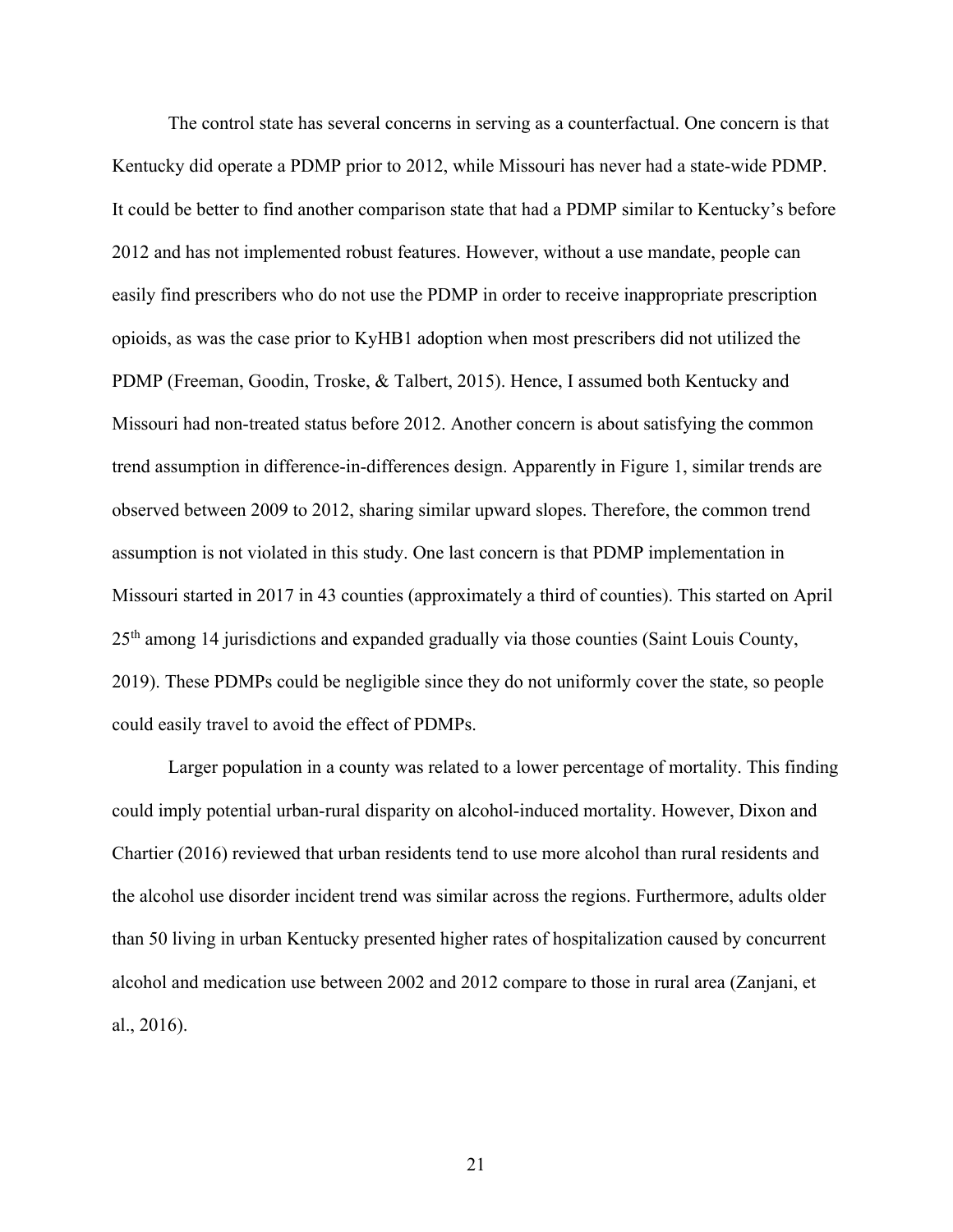#### *Limitations*

This study has several limitations. Firstly, the research design might not capture the true causal effect of policy change. Unobserved or unconsidered variables could be the cause. Drug abusers could prepare for the policy change, and this is not reflected in this analysis. For example, they could receive excessive prescription opioids beforehand and use them instead of substituting alcohol. Accordingly, latency of policy adoption could be longer than the research design in this study, although the policy compliance rate among practitioners was quite fast. Another possible cause of the error is that the predicted outcome is too narrow to observe the hypothesis. For instance, substance misusers might be healthy enough to survive after increasing alcohol consumption. Also, age-adjusted mortality might be an appropriate outcome measure instead of the crude rate because age distribution might vary between the counties. Thus, the crude death rate may not represent the effect of PDMP on alcohol-induced mortality caused by substituting alcohol for prescription opioid use.

Secondly, the obtained data has several defects. As mentioned above, CDC WONDER does not rely on the death count less than 20. They considered it as statistically unreliable based on a relative standard error of 23 percent or more. However, this study was designed by county with a specific underlying reason, so quite a few counties are likely to have small numbers of deaths. If a county has low population, the number of deaths less than 20 could be meaningful. Thus, I re-calculated the mortality with raw data and included those counties labeled unreliable. Moreover, because of confidentiality constraints, they suppressed the data when the count is less than 10 (Centers for Disease Control and Prevention, 2018). Consequently, the amount of data obtained was less than the actual state overall counts. The state-level death counts were much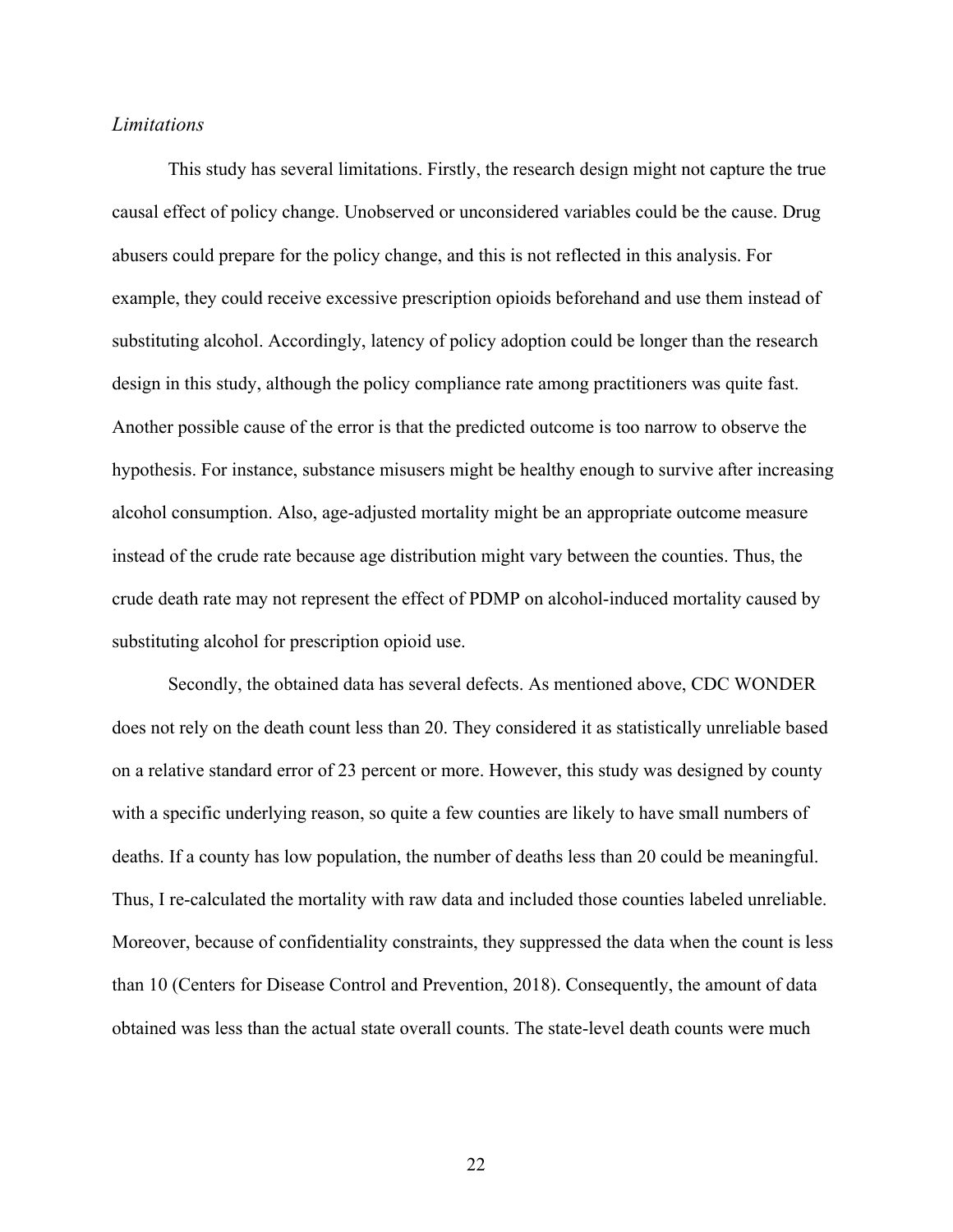greater than what I actually extracted. Therefore, a selection bias threat exists because higher population counties are more likely to be posted.

Thirdly, this study did not account for some policies that could affect the result. KyHB1 included a pain management facility regulation in addition to the use mandate. The PDMP could encompass abusive prescription behaviors from those clinics, but it is difficult to account on the sole effect of PDMP. Also, alcohol-related tax policies are not included, which are another factor causing behavior change in alcohol use.

Finally, this analysis cannot be generalized to other states, nation-wide level, individuallevel, or population under age 18. Also, it does not present long-term effect of the policy change.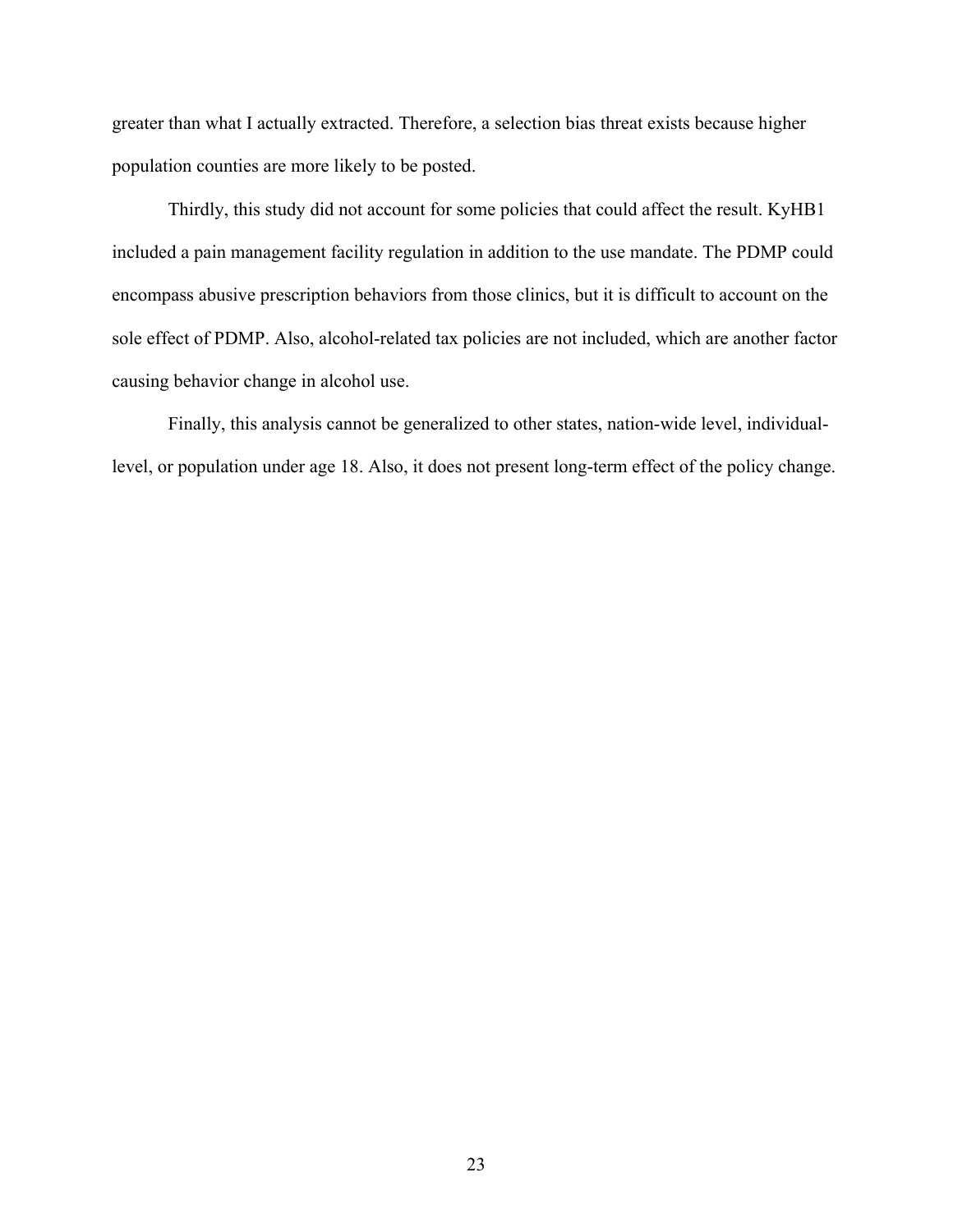In conclusion, prescription opioid access restriction did not have a statistically significant substitution effect of alcohol-induced mortality among adults. This is one of the first studies assessing adverse events of PDMPs, especially about unintended consequences of alcoholinduced death. In addition, this analysis did not find alcohol sales policy to be a significant variable in evaluating the relationship between the program and alcohol-induced mortality.

For these reasons, I recommend retaining the mandate use feature in Kentucky PDMP and evaluating the findings with further studies as follow:

- Evaluate using other outcomes such as age-adjusted mortality, morbidity, and drunken driving caused deaths/crashes.
- Analyze using individual-level deidentified death report data.
- Expand the range of population (adolescent) and region (other states with mandatory use laws).
- Assess long-term effects of PDMPs on alcohol-related outcomes.
- Investigate potential urban-rural disparities on alcohol-related outcomes after adopting the revised PDMP in Kentucky.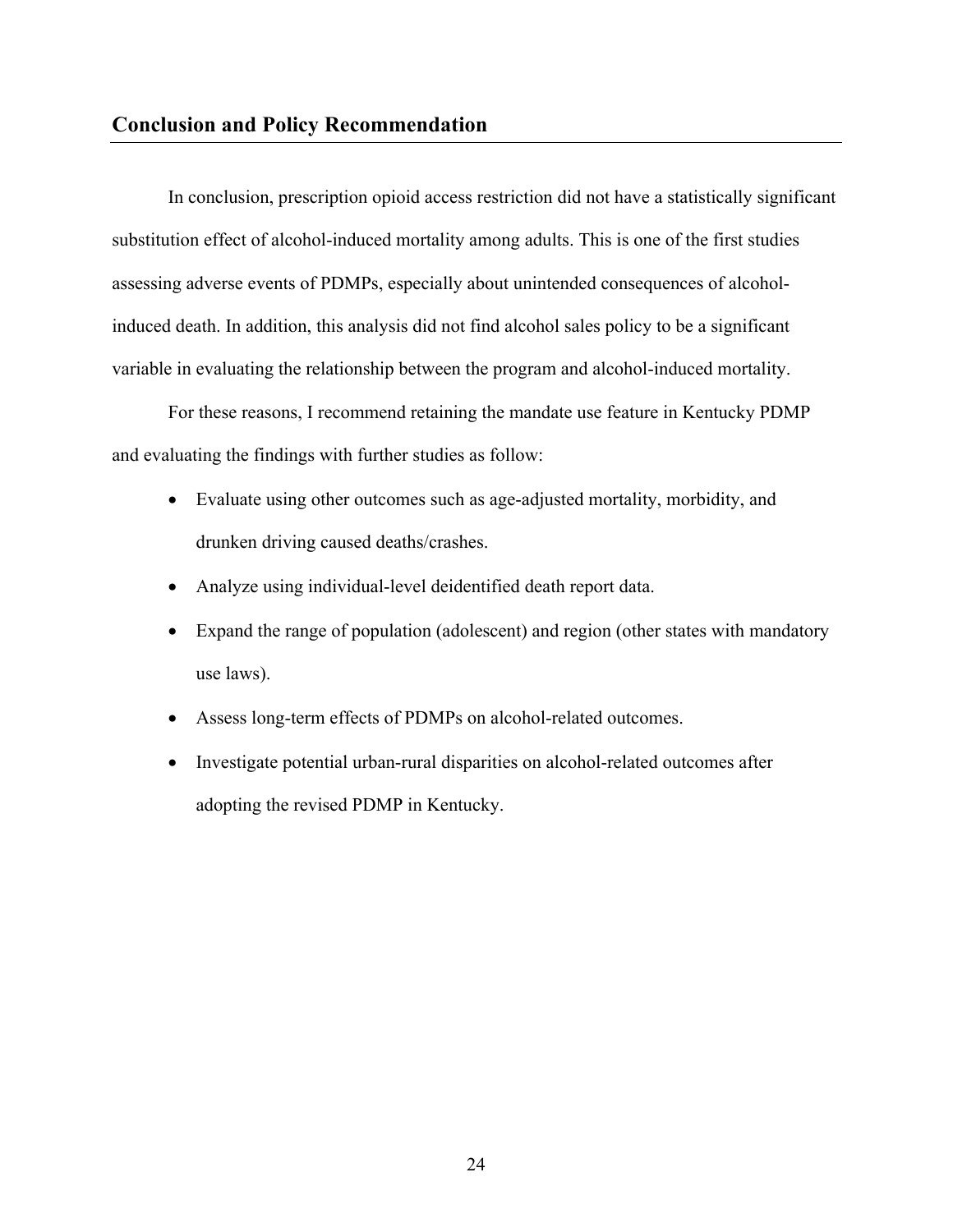#### **Acknowledgement**

I was able to finish this capstone project successfully due to assistance from several amazing individuals. First of all, I want to thank my advisor, Dr. Karen Blumenschein, for her guidance and endless support throughout the program. She provided great relief whenever I felt frustrated studying social science and was a wonderful discussant who stretched my knowledge in public policy. Because of her, I could persist my study in this field and complete my capstone.

Next, I want to thank Dr. JS Butler, for his guidance on quantitative analysis methods in this capstone. Due to his efforts, I became a policy analyst and obtained analytical skills that I could apply in my future research.

I also want to thank Dr. Edward Jennings, for his insightful advice. His detailed comments allowed me to develop my rough project into a more structured analysis. I feel very honored and lucky to be a student in his final class.

Lastly, I would like to thank Dr. Jeffery Talbert for his guidance and encouragement on my career path as a public policy researcher. Without his advice, I would have not dare to switch over my major from pharmaceutical science to public policy.

I also feel grateful to PhD students, Jiebing Wen and Joseph Vanghelof, for their help developing this capstone project.

Finally, but definitely not least, I would like to express my gratitude to my family, mom, dad, brother, grandmother, aunt, and uncles for their infinite emotional and financial support and their strong faith on my academic success.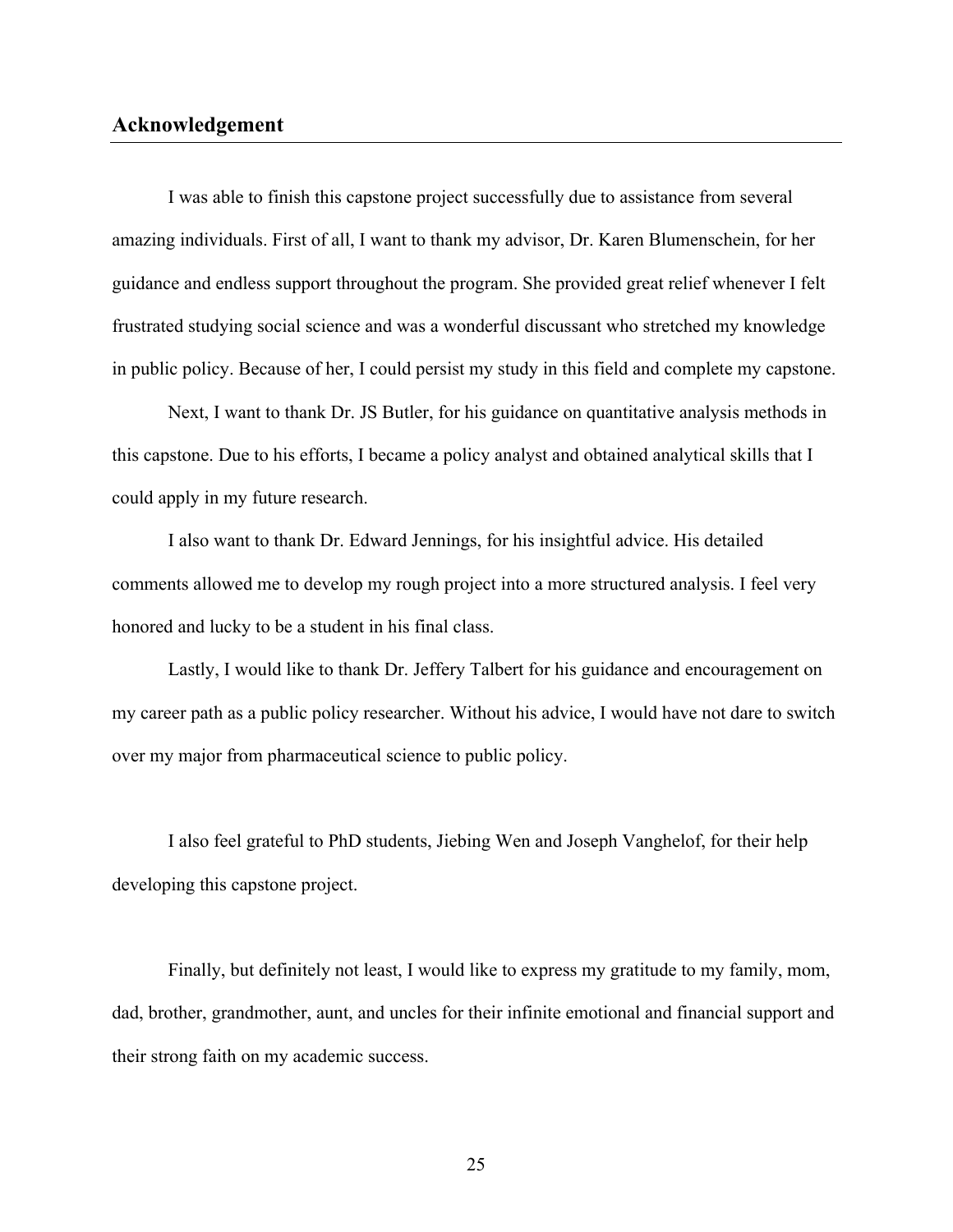- Atkinson, R. M. (1990a). Aging and alcohol use disorders: Diagnostic issues in the elderly. *International Psychogeriatrics*, 2(1), 55-72.
- Atkinson, R. M., Tolson, R. L., & Turner, J. A. (1990b). Late versus early onset problem drinking in older men. *Alcoholism: Clinical and Experimental Research*, 14(4), 574-579.
- Bao, Y., Pan, Y., Taylor, A., Radakrishnan, S., Luo, F., Pincus, H. A., & Schackman, B. R. (2016). Prescription drug monitoring programs are associated with sustained reductions in opioid prescribing by physicians. *Health Affairs*, 35(6), 1045-1051.
- Bao, Y., Wen, K., Johnson, P., Jeng, P. J., Meisel, Z. F., & Schackman, B. R. (2018). Assessing The Impact Of State Policies For Prescription Drug Monitoring Programs On High-Risk Opioid Prescriptions. *Health Affairs*, 37(10), 1596-1604.
- Blumenschein, K., Fink III, J. L., Freeman, P. R., James, K., Kirsh, K. L., Steinke, D. T., & Talbert, J. (2010). *Review of Prescription Drug Monitoring Programs in the United States.* Kentucky All Schedule Presciprion Electronic Reporting Program.
- Brandeis University. (2018a, August). *PDMP Legislation & Operational Dates*. Retrieved from Presription Drug Monitoring Program Training and Technical Assistance Center: http://www.pdmpassist.org/content/pdmp-legislation-operationaldates?order=field\_pmp\_operational\_value&sort=asc
- Brandeis University. (2018b, August 1). *Interstate Data Sharing Partners.* Retrieved from Prescription Drug Monitoring Program Training and Technical Assistance Center: http://www.pdmpassist.org/pdf/Interstate\_Data\_Sharing\_Partners\_20180904.pdf
- Brandeis University. (2019, January). *PDMP Mandatory Query by Prescribers and Dispensers*. Retrieved from Prescription Drug Monitoring Program Training and Technical Assistance Center: http://www.pdmpassist.org/pdf/Mandatory\_Query\_20190115.pdf
- Campbell, C. I., Bahorik, A. L., VanVeldhuisen, P., Weisner, C., Rubinstein, A. L., & Ray, G. T. (2018). Use of a prescription opioid registry to examine opioid misuse and overdose in an integrated health system. *Preventive medicine*, 110, 31-37.
- Centers for Disease Control and Prevention. (2018, December 19). *Drug Overdose Death Data*. Retrieved from Opioid Overdose: https://www.cdc.gov/drugoverdose/data/statedeaths.html
- Centers for Disease Control and Prevention. (2018, December 19). *Prescription Opioid Data*. Retrieved from Opioid Overdose: https://www.cdc.gov/drugoverdose/data/prescribing.html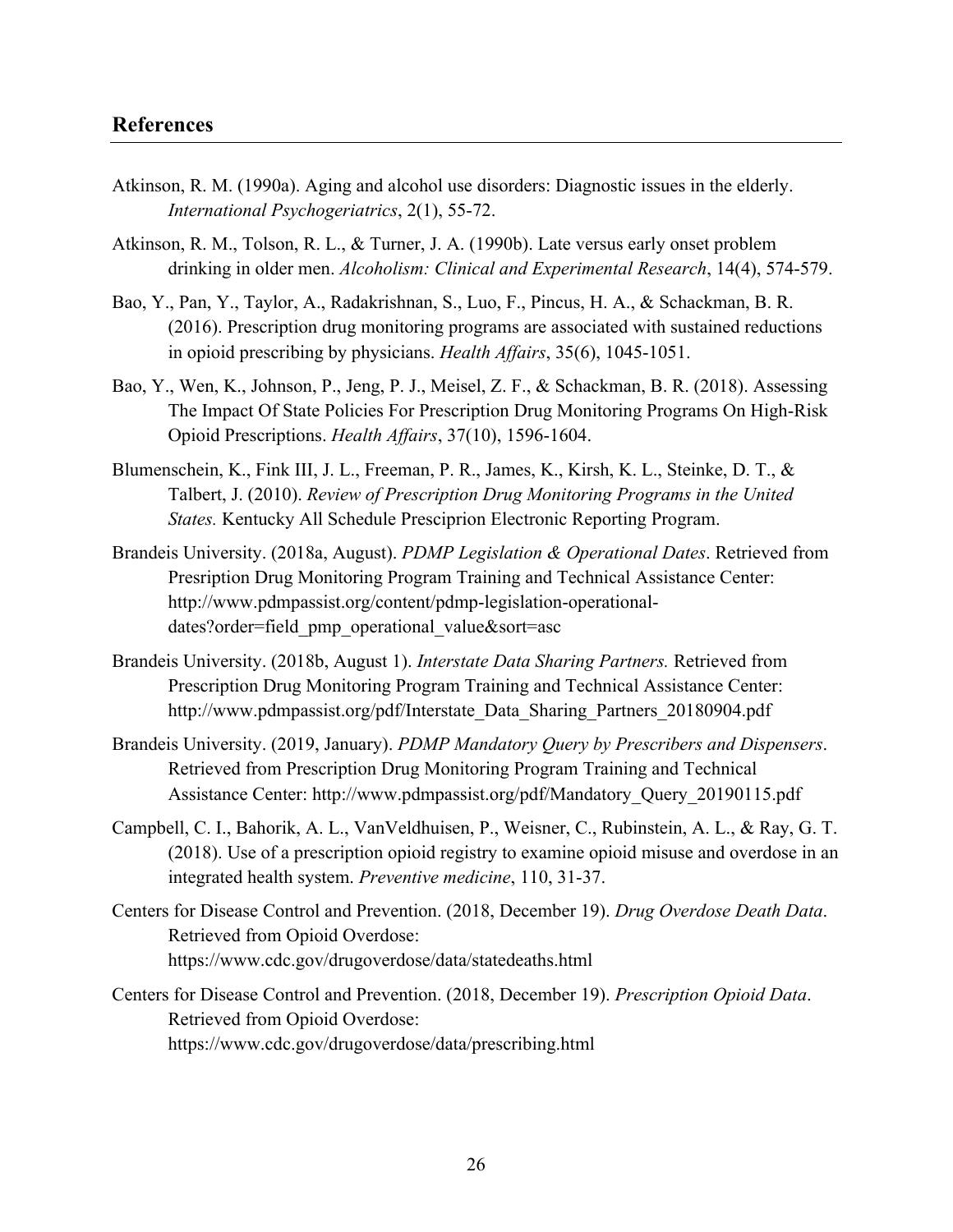- Centers for Disease Control and Prevention. (2018, December 6). *Underlying Cause of Death 1999-2017*. Retrieved from CDC WONDER: https://wonder.cdc.gov/wonder/help/ucd.html#Unreliable.
- Centers for Disease Control and Prevention. (2018, December 6). *Underlying Cause of Death 1999-2017*. Retrieved from CDC WONDER: https://wonder.cdc.gov/wonder/help/ucd.html#Assurance%20of%20Confidentiality
- Chang, H. Y., Murimi, I., Faul, M., Rutkow, L., & Alexander, G. C. (2018). Impact of Florida's prescription drug monitoring program and pill mill law on high-risk patients: A comparative interrupted time series analysis. *Pharmacoepidemiology and drug safety*, Pharmacoepidemiology and drug safety.
- Christie, C., Baker, G. C., Cooper, R., Kennedy, P. J., Madras, B., & Bondi, P. (2017, November 1). *The President's commission on combating drug addiction and the opioid crisis.* Retrieved from Whitehouse.gov: https://www.whitehouse.gov/sites/whitehouse.gov/files/images/Final\_Report\_Draft\_11- 1-2017.pdf
- Columbia University. (2018, May 8). *Prescription Drug Monitoring Programs May Have Unintended Consequences*. Retrieved from Mailman School of Public Health News: https://www.mailman.columbia.edu/public-health-now/news/prescription-drugmonitoring-programs-may-have-unintended-consequences
- Dixon, M. A., & Chartier, K. G. (2016). DixAlcohol Use Patterns Among Urban and Rural Residents: Demographic and Social Influences. *Alcohol research : current reviews*, 38(1), 69–77.
- Drug Enforcement Administration. (2018, March 28). *Drug Scheduling*. Retrieved from Drug Info: https://www.dea.gov/druginfo/ds.shtml
- Estep, B. (2016). *Legal Alchol Sales Spread in Kentucky as Economy, Laws and Attitudes Change*. Retrieved from Lexington Herald-Leader: https://www.kentucky.com/news/state/article87501707.html
- Freeman, P. R., Goodin, A., Troske, S., & Talbert, J. (2015, March). *Kentucky House Bill 1 Impact Evaluation Prepared for The Kentucky Cabinet for Health and Family Services.* Retrieved from Kentucky Health Policy Institute: http://www.khpi.org/dwnlds/2015/KentuckyHB1ImpactStudyReport03262015.pdf
- General Assembly of the Commonwealth of Kentucky. (2012, May 10). *House Bill 1 Ordinary Regulations.* Retrieved from Kentucky Board of Medical Licensure: https://kbml.ky.gov/hb1/Documents/House-Bill-1.pdf
- Gianoulakis, C. (2001). Influence of the endogenous opioid system on high alcohol consumption and genetic predisposition to alcoholism. *Journal of psychiatry & neuroscience*.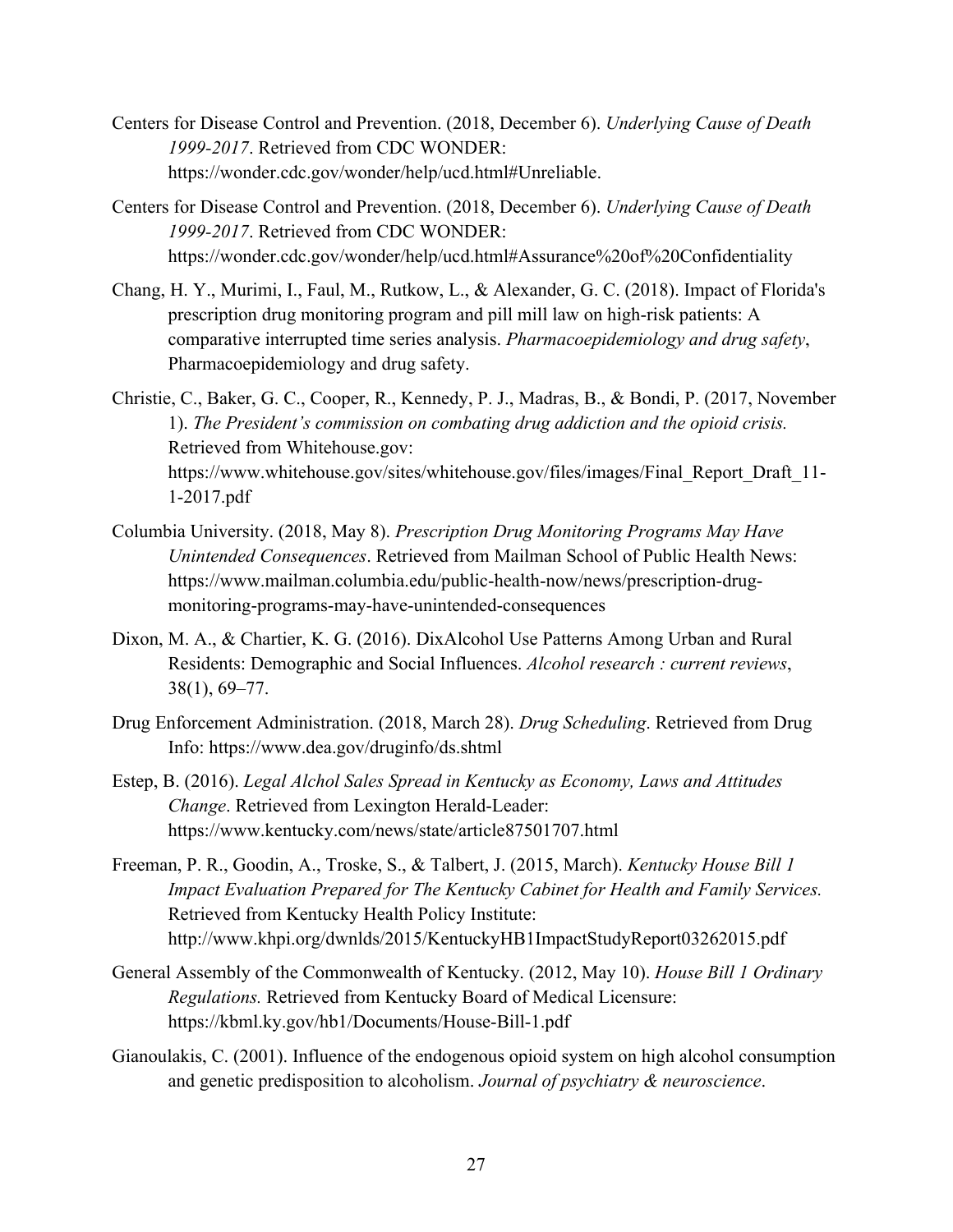- Goodin, A. J. (2015, July 1). *Evaluating State Policy Interventions for Opioid Abuse and Diversion: The Impact on Consumers, Healthcare Providers, and the U.S. Market for Prescription Opioids. (Doctoral Dissertation).* Lexington: Retrieved from UKnowledge.
- Gudin, J. A., Mogali, S., Jones, J. D., & Comer, S. D. (2013). Risks, Management, and Monitoring of Combination Opioid, Benzodiazepines, and/or Alcohol Use. *Postgraduate medicine*, 125(4), 115–130. .
- Haffajee, R. L., Jena, A. B., & Weiner, S. G. (2015). Mandatory use of prescription drug monitoring programs. *JAMA*, 313(9):891–892.
- Haffajee, R. L., Mello, M. M., Zhang, F., Zaslavsky, A. M., Larochelle, M. R., & Wharam, J. F. (2018). Four states with robust prescription drug monitoring programs reduced opioid dosages. *Health Affairs*, 37(6), 964-974.
- Islam, M. M., & McRae, I. S. (2014). An inevitable wave of prescription drug monitoring programs in the context of prescription opioids: pros, cons and tensions. *BMC pharmacology & toxicology* , vol. 15 46. 16.
- Jick, H. (1980). Addiction Rare in Patients Treated with Narcotics. *The New England Journal of Medicine*, 302(2), 123.
- Kentucky Alcoholic Beverage Control. (2017, May). *KY Dry/Wet Map*. Retrieved from Kentucky Department of Alcholic Beverage Control: https://abc.ky.gov/Local-Information/Documents/Wet-Dry%20Map%206-17.pdf
- Legal Science. (2016, July 1). *PDMP Reporting and Authorized Use*. Retrieved from Prescription Drug Abuse Policy System: http://www.pdaps.org/datasets/prescriptionmonitoring-program-laws-1408223416-1502818373
- Lopez, G. (2018, October 24). *Trump just signed a bipartisan bill to confront the opioid epidemic*. Retrieved from Vox: https://www.vox.com/policy-andpolitics/2018/9/28/17913938/trump-opioid-epidemic-congress-support-act-bill-law
- Maldonado, L. (2018, November 25). *Concurrent Alcohol and Opiate Abuse*. Retrieved from DRUGABUSE.COM: https://drugabuse.com/taking-drugs-alcohol/opiate/
- Missouri Drpartment of Public Safety. (2019). *History of Alcohol & Tobocco Control*. Retrieved from Alcohol & Tobacco Control: https://atc.dps.mo.gov/about/history.php
- Mitchell, J. M., Marks, S. M., Jagust, W. J., & Fields, H. L. (2012). lcohol consumption induces endogenous opioid release in the human orbitofrontal cortex and nucleus accumbens. *Science translational medicine*, 4(116), 116ra6-116ra6.
- Moghe, S. (2016, October 14). Opioid history: From 'wonder drug' to abuse epidemic. *Cable News Network*.
- Moyo, P., Simoni-Wastila, L., Griffin, B., Onukwugha, E., Harrington, D., Alexander, G., & Palumbo, F. (2017). Impact of prescription drug monitoring programs (PDMPs) on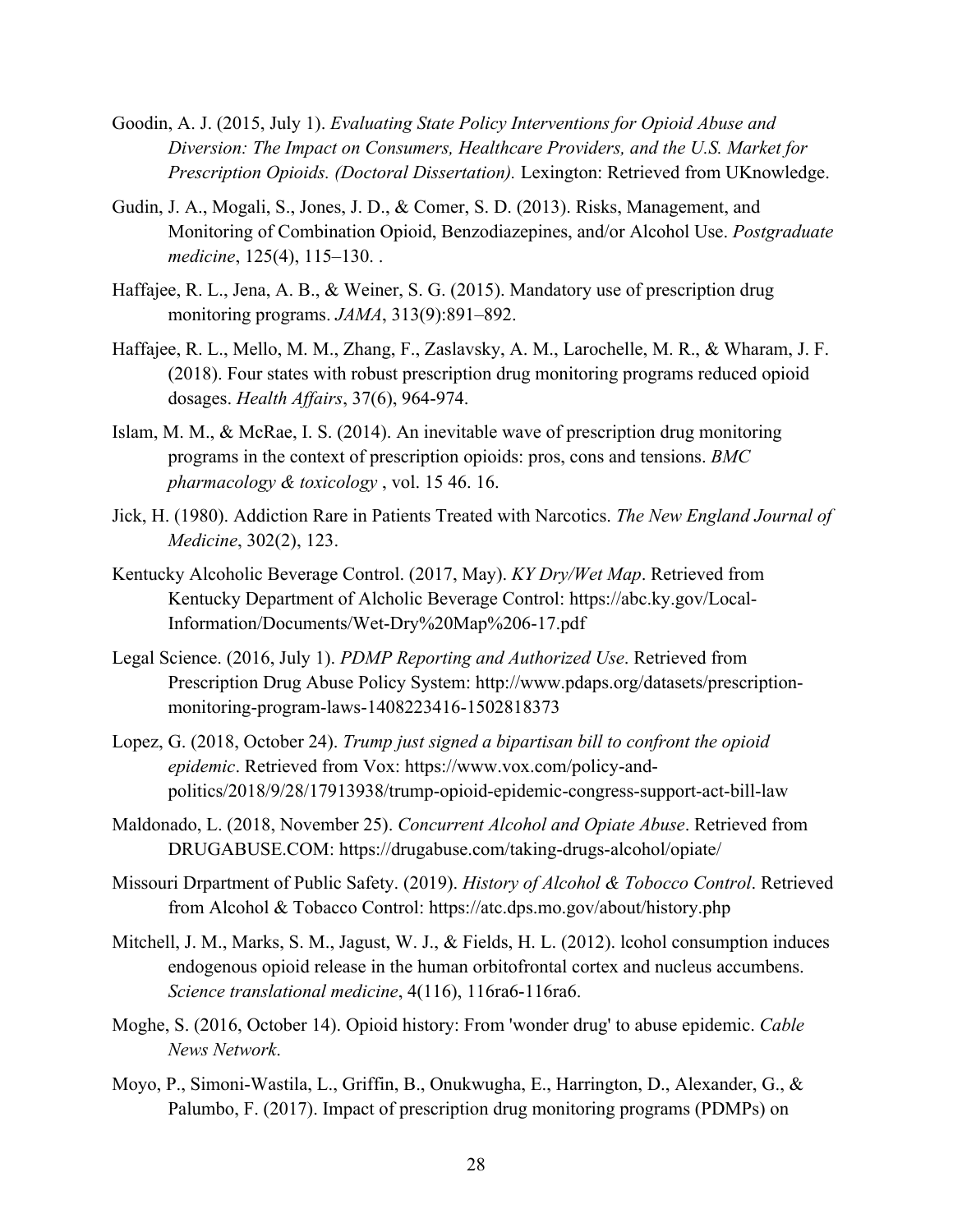opioid utilization among Medicare beneficiares in 10 US States. *Addiction, 112*, 1784- 1796.

- NABCA Research. (2016, June). *Dry America in the 21st Century.* Retrieved from https://www.nabca.org/sites/default/files/assets/files/Dry\_America\_Analysis.pdf
- Paulozzi, L. J., Kilbourne, E. M., & Desai, H. A. (2011). Prescription drug monitoring programs and death rates from drug overdose. *Pain medicine*, 12(5), 747-754.
- Pauly, N. J., Slavova, S., Delcher, C., Freeman, P. R., & Talbert, J. (2018). Features of prescription drug monitoring programs associated with reduced rates of prescription opioid-related poisonings. *Drug and alcohol dependence*, 184, 26-32.
- Saint Louis County. (2019). *Helping you: Presription Drug Monitoring*. Retrieved from Saint Louis County Missouri: https://www.stlouisco.com/Health-and-Wellness/PDMP
- Saint Louis County Public Health. (2019, February 10). *ST. LOUIS COUNTY PRESCRIPTION DRUG MONITORING PROGRAM.* Retrieved from https://www.stlouisco.com/Portals/8/docs/document%20library/PDMP/SubscribingCount yList.pdf
- Shev, A. B., Wintemute, G. J., Cerdá, M., Crawford, A., Stewart, S. L., & Henry, S. G. (2018). Prescription Drug Monitoring Program: Registration and Use by Prescribers and Pharmacists Before and After Legal Mandatory Registration, California, 2010–2017. *American journal of public health*, 108(12), 1669-1674.
- Strickler, G. K., Zhang, K., Halpin, J. M., Bohnert, A. S., Baldwin, G., & Kreiner, P. W. (2019). Effects of mandatory prescription drug monitoring program (PDMP) use laws on prescriber registration and use and on risky prescribing. *Drug and Alcohol Dependence.*
- Substance Abuse and Mental Health Services Administration. (2014). *Results from the 2013 National Survey on Drug Use and Health: Summary of National Findings.* Rockville, MD: U.S. Department of Health and Human Services.
- Sun, B. C., Lupulescu-Mann, N., Kim, Kim, H., Hartung, D. M., Deyo, R. A., & McConnell, K. J. (2018). Variations in prescription drug monitoring program use by prescriber specialty. *Journal of substance abuse treatment*, 94, 35-40.
- The Pew Charitable Trusts. (2018, May). *When Are Prescribers Required to Use Prescription Drug Monitoring Programs?* Retrieved from PEW: https://www.pewtrusts.org/en/research-and-analysis/data-visualizations/2018/when-areprescribers-required-to-use-prescription-drug-monitoring-programs
- U.S. Department of Health and Human Services. (2019, January 22). *What is the U.S. Opioid Epidemic?* Retrieved from HHS.GOV/OPIOIDS: https://www.hhs.gov/opioids/about-theepidemic/index.html